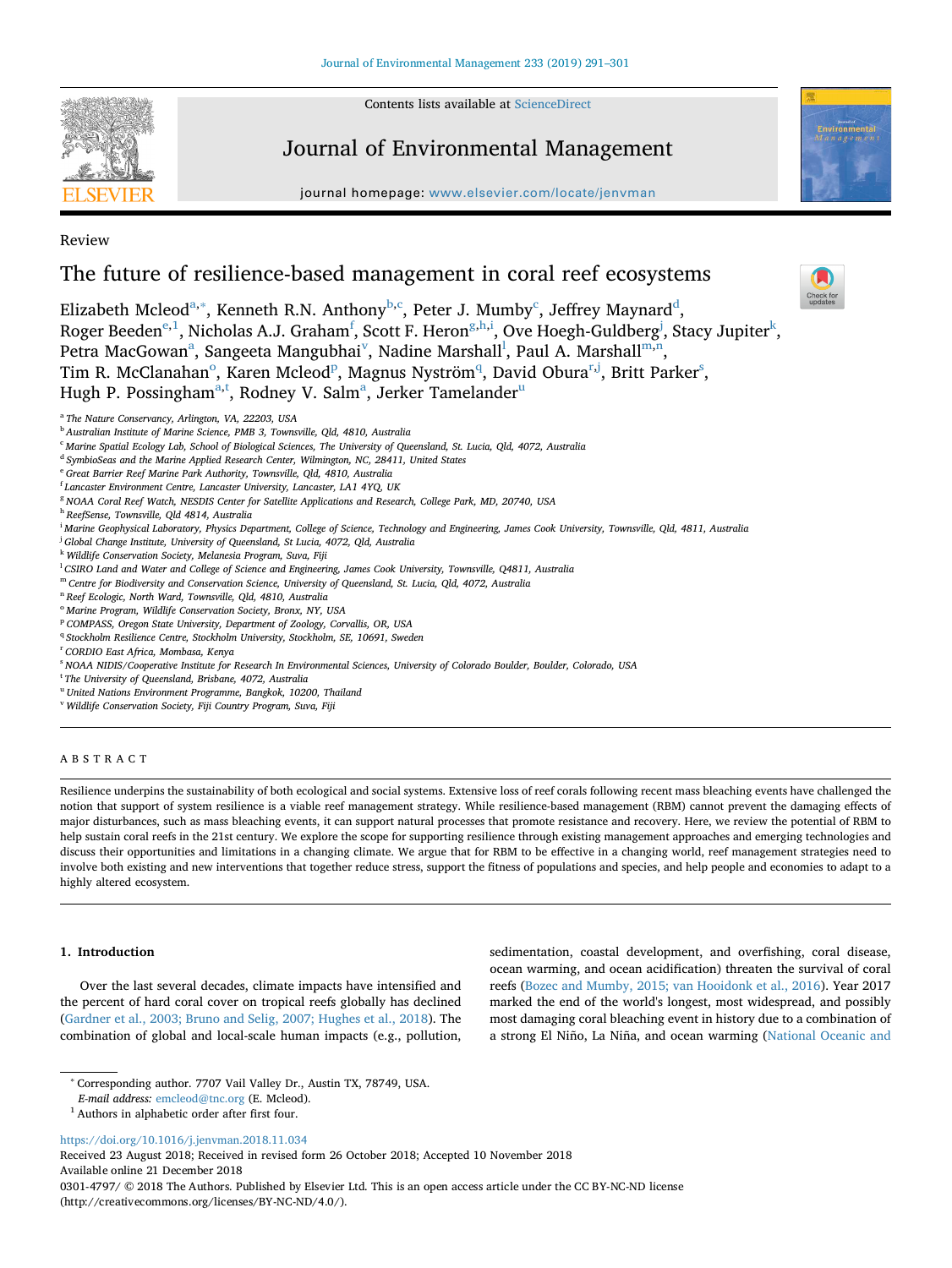<span id="page-1-0"></span>

Fig. 1. Evolution of Natural Resource Management (modified from [Chapin](#page-8-9) [et al., 2009](#page-8-9)).

[Atmospheric Administration \(NOAA\) 2018\)](#page-9-0). Continued climate change, even if global warming can be kept within 2 °C above preindustrial levels, is likely to drive most coral reefs into further decline (e.g., [Frieler](#page-8-2) [et al., 2013](#page-8-2)).

To counter the global decline of reefs, scientists have called for a move beyond conventional management to a focus on supporting the resilience of coral reefs, dependent people, and economies – i.e., as a coupled social-ecological system [\(Bellwood et al., 2004; Hoegh-](#page-8-3)[Guldberg et al., 2007; Mcleod et al., 2009,](#page-8-3) [Fig. 1](#page-1-0)). Resilience is defined as the capacity of a system to absorb or withstand stressors such that the system maintains its structure and functions in the face of disturbance and change, and the capacity to adapt to future challenges [\(Holling,](#page-9-1) [1973; Keck and Sakdapolrak, 2013\)](#page-9-1). Resilience definitions have evolved from emphasizing the persistence of ecosystem structure and function ([Hughes et al., 2005\)](#page-9-2) to the ability of coupled social-ecological systems to adapt and transform in the face of global change [\(Keck and](#page-9-3) [Sakdapolrak, 2013](#page-9-3)). Resilience has been proposed as a guiding framework for coral reef management in an era characterized by rapid global change [\(Graham et al., 2013; Anthony et al., 2015](#page-9-4)).

Yet, recent decline of both isolated and intensively managed reefs raises the question of whether managing for resilience is still a viable strategy to protect reefs in the face of climate change [\(Rau et al., 2012;](#page-10-0) [Anthony et al., 2017](#page-10-0)). There is a growing sense that coral reefs are at a turning point and urgent, interventionist, and frontier-pushing strategies are needed (e.g., translocation of species, assisted evolution, gene editing; [Van Oppen et al., 2017\)](#page-10-1). Such a shift requires an expansion of the reef management toolbox and the identification of new ways to support and build resilience.

While interventionist strategies using emerging technologies show promise (e.g., [Chamberland et al., 2017\)](#page-8-4), additional research and development is needed to gain license to operate and to be deployed at sufficient scales to counter the global decline of reef systems. To assess the scope for RBM to help sustain coral reefs, we describe the objectives of RBM and review the evidence for its implementation. We highlight key gaps, provide recommendations for reef managers, and identify research priorities ([Table 1](#page-2-0); [Table 2\)](#page-3-0).

#### **2. What is resilience-based management (RBM)**

Resilience-based management is defined as using knowledge of current and future drivers influencing ecosystem function (e.g., coral disease outbreaks; changes in land-use, trade, or fishing practices) to prioritize, implement, and adapt management actions that sustain ecosystems and human well-being.

The main goal of RBM is to identify and prioritize management actions that enhance system resilience (e.g., by protecting processes and species that support a system's capacity to withstand and recover from disturbance). Such actions include threat mitigation (e.g., controlling pollution, sedimentation, overfishing, etc.), actions that support ecosystem processes (e.g., recruitment and recovery) such as managing herbivores and improving water quality, and developing alternative livelihoods to reduce pressure on reef resources. RBM also includes strategies that build adaptive capacity and adaptation in society,

communities, and industries that depend on reefs. Such strategies may include supporting the capacity of people to learn, share knowledge, innovate, and adjust responses and institutions to changing external drivers and internal processes [\(Folke, 2016\)](#page-8-5), or supporting an ecosystem to change, yet maintain critical functions ([Mumby et al.,](#page-9-5) [2014a,b](#page-9-5)). Specific management objectives for RBM differ based on local context, but should incorporate baselines (known or projected), stakeholder needs, and the desired system state (e.g., high abundance and biodiversity of corals and fishes; [Anthony et al., 2015](#page-8-6)).

RBM guides proactive decision-making under risk and uncertainty. It requires understanding how the system is likely to respond to a diversity of impacts, many of which act at different spatial and temporal scales ([Mumby et al., 2014a,b](#page-9-5)). Effective RBM will consider a wide range of management strategies and will include strategies that are most likely to deliver against multiple, and potentially conflicting, objectives under different climate scenarios. Tradeoffs and prioritization will be a key theme for RBM under climate change.

#### *2.1. How does RBM differ from other management approaches?*

In the mid to late 20th century, resource management primarily focused on a single species, sector, activity or concern ([McLeod et al.,](#page-9-6) [2005\)](#page-9-6). Over the last several decades, managers have moved to integrated approaches including multi-objective marine protected areas (MPAs), integrated coastal zone management, and ecosystem-based management (EBM). EBM was introduced to address limitations of conventional management approaches in marine systems [\(McLeod](#page-9-6) [et al., 2005](#page-9-6)). EBM is an integrated approach to management that considers the entire ecosystem, including humans, and the full spectrum of ways that people use, benefit from, and value nature ([McLeod and](#page-9-7) [Leslie, 2009\)](#page-9-7). EBM addresses connections between social and ecological systems, across multiple spatial scales of management, among cumulative impacts of multiple sectors, and across the range of ecosystem services that support human wellbeing. EBM recognizes the importance of managing for change and managing multiple species and ecosystem services ([Fig. 1](#page-1-0)), and is centered on the protection of ecosystem structure, functioning, and key processes.

Both EBM and RBM consider resilience and connections across the socio-ecological system, but a key difference is that RBM acknowledges that humans are capable of driving change, adaptation and transformation [\(Fig. 1](#page-1-0); [Nyström et al., 2008; Feola, 2015; Folke, 2016](#page-9-8)). When management interventions and adaptation are insufficient to maintain resilience, building the capacity for transformation will be necessary ([Morecroft et al., 2012\)](#page-9-9). Transformations may be negative (from coral to algal-dominated reef), but also may be positive (development of a new livelihood that reduces pressure on coral reefs). Guidance for preparing for and navigating transformation includes identifying thresholds, plausible alternative states, and triggers for system change; identifying barriers to change, potential change agents, and strategies to overcome barriers; maintaining flexible strategies and transparency; and supporting institutions that facilitate cross-scale and cross-organizations interaction [\(Folke, 2016\)](#page-8-5). Recent work highlights transformation as an essential property of a resilient system ([Feola, 2015](#page-8-7)), thus it will be increasingly important to prepare for and maximize the potential for transformations that support healthy human and ecological communities.

#### **3. Management recommendations and evidence for RBM**

Resilience principles have been identified to support coral reef resilience (e.g., [Hughes et al., 2005; Nyström et al., 2008](#page-9-2)) and the resilience of socio-ecological systems more broadly [\(Biggs et al., 2012;](#page-8-8) [Morecroft et al., 2012](#page-8-8)). Resilience principles have been used to develop management recommendations for coral reefs. The following section discusses these management recommendations and explores the evidence for their application and their role in supporting RBM. The first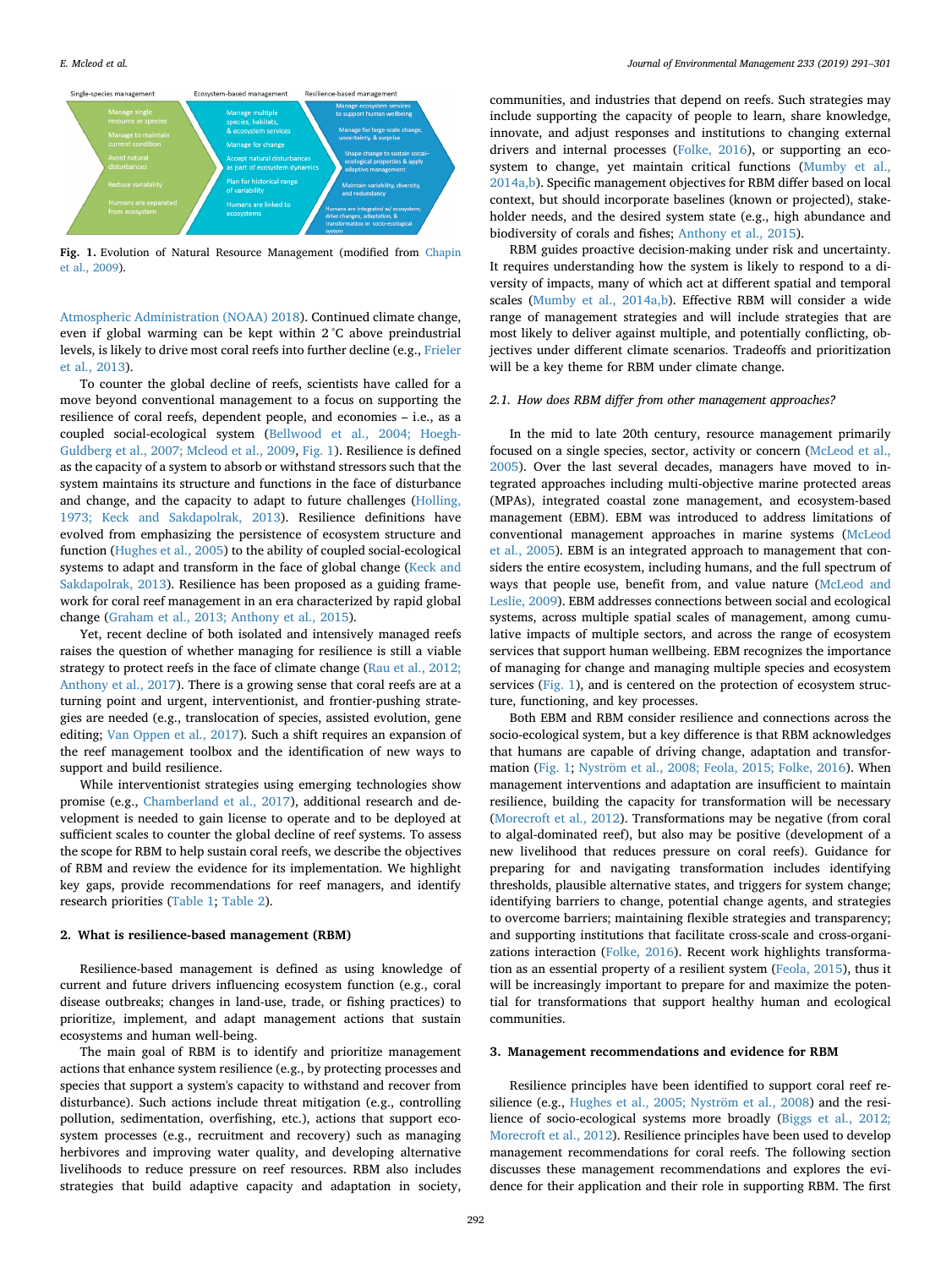#### <span id="page-2-0"></span>**Table 1**

| Research Priorities to support the application of RBM.                                                                                                    |                                                                                                                                                                                                                                                                                                                                                                                                                                                                                                                                                                                                                       |
|-----------------------------------------------------------------------------------------------------------------------------------------------------------|-----------------------------------------------------------------------------------------------------------------------------------------------------------------------------------------------------------------------------------------------------------------------------------------------------------------------------------------------------------------------------------------------------------------------------------------------------------------------------------------------------------------------------------------------------------------------------------------------------------------------|
| Protect a diversity of species, habitats, and functional groups                                                                                           | • For specific reef sites and regions, identify and prioritize which species and functional groups are most<br>important to protect to preserve key ecosystem functions (Green and Bellwood, 2009; Heenan and Williams,<br>2013) and which management actions are most likely to support reef recovery (Graham et al., 2011)                                                                                                                                                                                                                                                                                          |
| Maintain pathways of connectivity                                                                                                                         | • Guidance for identifying source and sink reefs and high connectivity reefs most likely to support recovery<br>(Schill et al., 2015), including guidance that can be applied in regions with limited technical and financial<br>capacity                                                                                                                                                                                                                                                                                                                                                                             |
| Reduce reef stressors                                                                                                                                     | • Evidence is needed to demonstrate if and how social connectivity can support reef health and resilience<br>• Guidance for identifying which stressors are driving reef decline and recovery at sites (Graham et al., 2011) and<br>prioritizing which management interventions provide the greatest benefits to supporting reef resilience<br>• Case studies demonstrating if/when addressing local stressors supports reef resilience, including bleaching<br>resistance and/or recovery                                                                                                                            |
| Implement MPAs to support reef resilience                                                                                                                 | • Increased evidence for when/where/and under what conditions MPAs support/do not support coral resistance<br>and recovery (e.g., Micheli et al., 2012; Mellin et al., 2016)<br>• Strengths and limitations of MPAs in maintaining coral reefs and the services that they provide, especially                                                                                                                                                                                                                                                                                                                         |
|                                                                                                                                                           | compared to other forms of management (e.g., non-spatial fisheries management).                                                                                                                                                                                                                                                                                                                                                                                                                                                                                                                                       |
| Manage adaptively to accommodate uncertainty and change                                                                                                   | • Guidance for overcoming barriers of implementing adaptive management, such as challenges embracing<br>uncertainty; lack of data on key processes (e.g., recruitment), and perceived threats to existing research<br>programs and management regimes (Walters, 2007)                                                                                                                                                                                                                                                                                                                                                 |
| Prioritize areas with low environmental risk and high social<br>adaptive capacity                                                                         | • Given the limitations of climate models (uncertainty, spatial and temporal resolution; Porfirio et al., 2014) how<br>should they be weighted alongside variables of current condition to prioritize areas for protection?<br>• Guidance for when to triage conservation at sites based on projections of climate impacts (i.e., are their climate<br>thresholds that warrant eliminating management/conservation interventions at sites) (Bottrill et al., 2008)<br>• Identification of coral taxa with high acclimation/adaptation potential (McClanahan et al., 2014)                                             |
| Incorporate social and ecological indicators to assess early<br>warnings, recovery patterns, and regime shifts in<br>conservation planning and monitoring | • Improved and finer scale climate models to prioritize when and where impacts are projected to inform<br>management actions<br>• Guidance on how changes in social conditions can be incorporated into conservation planning and management                                                                                                                                                                                                                                                                                                                                                                          |
|                                                                                                                                                           | (e.g., Cinner et al., 2013)<br>• Improved understanding of social and ecological resilience indicators for specific reef regions (metrics that assess<br>recruitment and recovery, adaptive capacity), and how interactions among them may alter their importance<br>• Locally/regionally-specific guidance for predicting thresholds when reefs recover or undergo regime shifts (i.e.,<br>tipping points that precipitate regime shifts; how such tipping points vary in different environments)<br>• Improved guidance on assessing trade-offs between different management strategies in terms of their costs and |
| Invest in experimental approaches to support resilience                                                                                                   | social, economic, and ecological benefits (e.g., Morecroft et al., 2012)<br>• Viability of experimental approaches at relevant scales to protect coral reef ecosystems (Van Oppen et al.,<br>2017)                                                                                                                                                                                                                                                                                                                                                                                                                    |
| Implement strategies to build social and ecological adaptive<br>capacity                                                                                  | • Cost-benefit analysis of active interventions to maintain marine communities and their benefits<br>• Guidance on priority indicators of social adaptive capacity (e.g., Cinner et al., 2012; Mcleod et al., 2016)<br>• Clarity on metrics and methodologies to assess social adaptive capacity<br>• Guidance on how to prioritize management actions to protect key ecosystem functions and support adaptive                                                                                                                                                                                                        |
| Implement strategies to facilitate adaptation and transformation                                                                                          | capacity<br>• Guidance on facilitating adaptation and planning for social and ecological transformations (Gelcich et al.,<br>2010; Nyström et al., 2012)<br>• Clarity regarding the degree to which RBM addresses problems that have not been amenable to other approaches                                                                                                                                                                                                                                                                                                                                            |
|                                                                                                                                                           | (Allen et al., 2011; Steneck et al., 2014; Mellin et al., 2016)                                                                                                                                                                                                                                                                                                                                                                                                                                                                                                                                                       |

five recommendations are well known by coral reef managers and are often implemented (e.g., integrated into management plans). They also primarily focus on the ecological aspects of RBM. The last five are rarely considered or implemented but are important for reefs to be managed as social-ecological systems [\(McClanahan et al., 2008\)](#page-9-10). These include both social and ecological aspects of resilience. Marine managers need to consider reefs in this broader context to better understand and address the ecological, social, and economic drivers and governance systems that affect the use and management of reefs and the processes that affect resilience [\(Bellwood et al., 2004](#page-8-3)). Further, in reef areas where persistent poverty is coupled with resource degradation, improving human welfare and institutional capacities is a key component of sustaining reef ecosystems [\(Cinner et al., 2009a\)](#page-8-10).

# *3.1. Management recommendation 1: protect a diversity and redundancy of species, habitats, and functional groups*

Biodiversity and functional redundancy contribute to system resilience (e.g, [Holling, 1973; Elmqvist et al., 2003; Biggs et al., 2012](#page-9-1)). Diversity encompasses both ecological and social aspects – e.g., biodiversity, spatial and temporal heterogeneity, and diversity of livelihood strategies and governance systems. Diversity can provide increased options for responding to change and disturbance because different species and habitats can support different functional traits and

ecological processes [\(Nyström et al., 2008](#page-9-8)), and therefore reduce the risk for catastrophic regime shifts [\(van Nes and Scheffer, 2005](#page-10-2)). In social systems, diversity in management approaches and institutions can support resilience by providing the basis for innovation, learning, and adaptation ([Biggs et al., 2012\)](#page-8-8). However, diversity may not always support resilience. For example, while coral diversity may increase resistance, this depends on species composition and species-specific sensitivities to disturbance. In some cases, managing to support diverse species may increase the proportion of sensitive species (e.g., fast growing but less stress tolerant), thus lowering resilience ([McClanahan](#page-9-11) [et al., 2012\)](#page-9-11). The role of diversity in supporting resilience thus remains unclear [\(Côté and Darling, 2010\)](#page-8-11).

Protecting functional group diversity is a key strategy to support reef resilience ([Bellwood et al., 2004; Mori et al., 2013\)](#page-8-3), and has been implemented in the Caribbean (e.g., Belize, Bonaire, Turks and Caicos Islands). Diverse functional groups of herbivores can enhance coral recovery ([Bellwood et al., 2006; Mumby et al., 2007; Steneck et al.,](#page-8-12) [2014\)](#page-8-12). Herbivores support recovery through their role in algal removal which creates settlement space for corals and coralline algae ([Mumby](#page-9-12) [and Harborne, 2010\)](#page-9-12). However, the ability of herbivores to facilitate recovery is highly context-dependent ([McClanahan et al., 2002;](#page-9-13) [Aronson and Precht, 2006\)](#page-9-13) and may be more important in some regions (e.g., Caribbean, due to reduced functional diversity and higher rates of algal recruitment) than others (e.g., Pacific) [\(Roff and Mumby, 2012](#page-10-3)).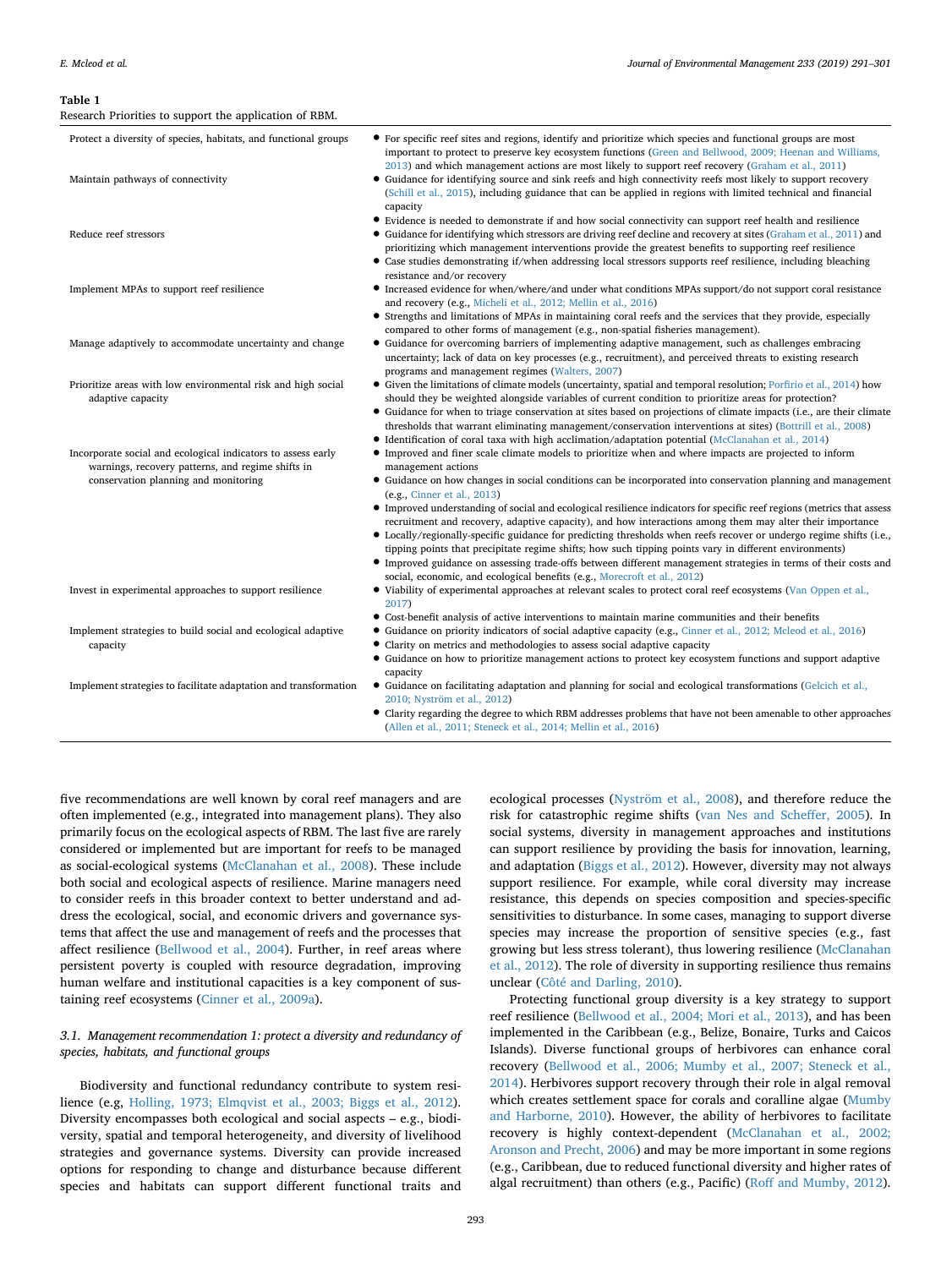## <span id="page-3-0"></span>**Table 2**

Management recommendation, evidence, and challenges to promoting reef resilience.

| Management recommendation                                                                                                                                    | Evidence for resilience principles                                                                                                                                                                                                                                                                                                                                                                                                                                                                                                                                                                                                                                                                                                                                              | Challenges                                                                                                                                                                                                                                                                                                                                                                                                                                                                                                                                                         |
|--------------------------------------------------------------------------------------------------------------------------------------------------------------|---------------------------------------------------------------------------------------------------------------------------------------------------------------------------------------------------------------------------------------------------------------------------------------------------------------------------------------------------------------------------------------------------------------------------------------------------------------------------------------------------------------------------------------------------------------------------------------------------------------------------------------------------------------------------------------------------------------------------------------------------------------------------------|--------------------------------------------------------------------------------------------------------------------------------------------------------------------------------------------------------------------------------------------------------------------------------------------------------------------------------------------------------------------------------------------------------------------------------------------------------------------------------------------------------------------------------------------------------------------|
| Protect a diversity of species, habitats, and<br>functional groups<br>Maintain response diversity and redundancy<br>within functional groups                 | A high diversity of coral habitat types helps to ensure that a wide<br>range of functional traits, due to adaptations to local environmental<br>conditions, are represented within the seascape (Nyström et al.,<br>2008).<br>Diverse functional groups of herbivores can enhance coral recovery<br>(Bellwood et al., 2006; Mumby et al., 2007; Burkepile and Hay,<br>2008; Steneck et al., 2014).<br>Spatial heterogeneity may reduce the risk for catastrophic regime<br>shifts (van Nes and Scheffer, 2005).                                                                                                                                                                                                                                                                 | Managing to support diverse species may, in some cases,<br>increase the proportion of sensitive species<br>The ability of herbivores to promote recovery is highly<br>context-dependent (McClanahan et al., 2002; Aronson<br>and Precht, 2006) and depends on their functional role,<br>the algae that they graze (Graham et al., 2015), and<br>diversity of species responses to environmental change<br>(response diversity; Elmqvist et al., 2003) and other<br>anthropogenic stressors (Edwards et al., 2014; Adam<br>et al., 2015; Graham et al., 2015).      |
| Reduce reef stressors (e.g., pollution,<br>sedimentation, physical impacts)                                                                                  | Reducing stressors is important to reef resilience because nutrient<br>pollution, sedimentation and physical impacts can cause adverse<br>impacts to corals:<br>• reduced thermal tolerance of corals (Fabricius, 2005;<br>Wooldridge, 2009; Humanes et al., 2017)<br>• decreased recovery potential (Connell et al., 1997; Fabricius,<br>2005; Carilli et al., 2009; Fourney and Figueiredo, 2017;<br>Humanes et al., 2017)<br>• slower coral growth rates (McManus et al., 1997; Fox et al.,<br>2005; Shantz and Burkepile, 2014)<br>• increased coral disease and bleaching (Vega Thurber et al.,<br>2014)<br>• increased algal growth (Jompa and McCook, 2002)<br>Maintaining water quality can support coral reef resilience<br>(Bellwood et al., 2004; Wooldridge, 2009). | Impacts will be context-specific, based on local ecological<br>and oceanographic conditions, and different sensitivities<br>of corals to nutrients, sediments, and physical impacts<br>(Fabricius, 2005; Erftemeijer et al., 2012)<br>Impacts may not always be negative, e.g., physical<br>impacts can, in some cases, create new habitat for coral<br>settlement (Chabanet et al., 2005)                                                                                                                                                                         |
| Implement MPAs to support reef resilience<br>including the protection of refuges (e.g., area<br>less vulnerable to climate impacts)                          | MPAs are an important tool to support reef resilience as they can<br>help to:<br>• Reduce local stressors (Bellwood et al., 2004; Wooldridge, 2009)<br>• Restore coral reef food webs (Bellwood et al., 2004)<br>Reduce outbreaks of coral predators (Sweatman, 2008)<br>• Reduce coral loss (Mellin et al., 2016; Wolff et al., 2018), and<br>٠<br>Support herbivory which can facilitate coral recruitment<br>(Mumby et al., 2007; Selig and Bruno, 2010).<br>• Promote recovery (Mumby and Harborne, 2010; Micheli et al.,<br>2012; Perry et al., 2015)                                                                                                                                                                                                                      | The role of MPAs in protecting coral reefs from climate<br>change is equivocal (Côté and Darling, 2010; Hughes<br>et al., 2017; Roberts et al., 2017), and there is only<br>limited, regional evidence that MPAs are outperforming<br>other areas (Selig and Bruno, 2010)<br>The number of potential refuges is likely to decline<br>through repeated bleaching events (Hughes et al., 2017).                                                                                                                                                                      |
| Maintain pathways of connectivity                                                                                                                            | Connectivity can promote reef recovery by providing a supply of<br>coral larvae from less impacted locations (Mumby and Hastings,<br>2008; Jones et al., 2009; Hock et al., 2017).                                                                                                                                                                                                                                                                                                                                                                                                                                                                                                                                                                                              | Connectivity may not always support recovery (Graham<br>et al., 2011) and in some cases, it may facilitate the<br>spread of invasive species or pollutants, thus, its role in<br>supporting resilience depends upon the local context<br>(McClanahan et al., 2002).                                                                                                                                                                                                                                                                                                |
| Manage adaptively to accommodate uncertainty<br>and change                                                                                                   | Key components of adaptive management include: monitoring and<br>evaluation; a continuing cycle of experimentation and reevaluation;<br>participatory approaches; and diverse stakeholder participation<br>(Ostrom, 1990; Schreiber et al., 2004; Folke et al., 2005; Biggs et al.,<br>2012).                                                                                                                                                                                                                                                                                                                                                                                                                                                                                   | Barriers to adaptive management include: lack of<br>resources for monitoring; unwillingness to embrace<br>uncertainty; lack of data on key processes (e.g.,<br>recruitment), and perceived as expensive and/or<br>ecologically risky or as a threat to existing research<br>programs and management regimes (Walters, 2007).                                                                                                                                                                                                                                       |
| Prioritize areas with low environmental risk and<br>high social adaptive capacity                                                                            | Managers should prioritize areas with low environmental risk and<br>high social adaptive capacity (McClanahan et al., 2008).                                                                                                                                                                                                                                                                                                                                                                                                                                                                                                                                                                                                                                                    | Areas of high environmental risk may be important when<br>they also include high adaptive capacity -such areas may<br>drive the development of innovation (e.g., in restoration<br>practices; McClanahan et al., 2008).                                                                                                                                                                                                                                                                                                                                            |
| Incorporate social and ecological indicators to<br>assess early warnings, recovery patterns, and<br>regime shifts in conservation planning and<br>monitoring | By combining projected future exposure with data on resilience<br>indicators (e.g., McClanahan et al., 2012), managers can map<br>relative vulnerability to climate change and prioritize actions to<br>support reef resilience (van Hooidonk et al., 2016).<br>Social drivers (e.g., technologies, markets, demographic changes,<br>and changes in governance structures or policy) can provide early<br>indicators of regime shifts (Hicks et al., 2016).                                                                                                                                                                                                                                                                                                                     | Static measures (coral cover, fish abundance, diversity)<br>can be poor indicators of resilience (Mumby et al.,<br>2014a,b); high coral cover may fail to indicate changes in<br>reduced recruitment potential or reduced herbivory<br>(Anthony et al., 2015).<br>Factors that determine recovery potential (reef structural<br>complexity, water depth, herbivorous fish biomass,<br>nutrient regime, and coral recruit densities) differ across<br>regions making it challenging to prioritize management<br>actions that support recovery (Graham et al., 2015) |
| Invest in experimental approaches to support<br>resilience (e.g., enhance the natural adaptive<br>capacity of reef organisms via assisted<br>evolution)      | Some corals in areas with wide temperature fluctuations resist stress<br>better than corals from less extreme environments (e.g., transplanted<br>corals into hotter and more variable conditions acquired thermal<br>tolerance demonstrating short-term acclimatization and longer-term<br>adaptive acquisition of climate resistance; Palumbi et al., 2014)<br>Enhancement of the adaptive capacity of corals to warming through<br>assisted evolution and experimental management trials can help<br>promote the resilience and climate tolerance of key species (Van<br>Oppen et al., 2017).                                                                                                                                                                                | Corals differ in their ability to adapt or acclimatize<br>(Baker et al., 2004), e.g., some can increase their<br>proportion of heat-resistant symbiont types (Clade D<br>providing an increased tolerance of $\sim 1$ –1.5 °C;<br>Berkelmans and van Oppen, 2006), while others cannot.<br>Large potential for unintended consequences and cannot<br>be implemented at the scales necessary to reverse reef<br>decline                                                                                                                                             |
| Implement strategies to build social and<br>ecological adaptive capacity (e.g.,<br>maintaining diversity of human<br>opportunities and economic options that | A key aspect of resilience in social-ecological systems is the<br>flexibility of resource users to switch from one livelihood strategy to<br>another (Berkes and Seixas, 2006; Cinner et al., 2009b) as it provides<br>the conditions necessary for experimentation and the ability to                                                                                                                                                                                                                                                                                                                                                                                                                                                                                          | Livelihood diversification does not necessarily indicate<br>high adaptive capacity - in some cases, it may reflect a<br>low standard of living that requires increased effort to<br>meet basic needs; in other cases, it may be a deliberate                                                                                                                                                                                                                                                                                                                       |

respond to change [\(Olsson et al., 2004](#page-9-29); [Tompkins and Adger, 2004;](#page-10-10)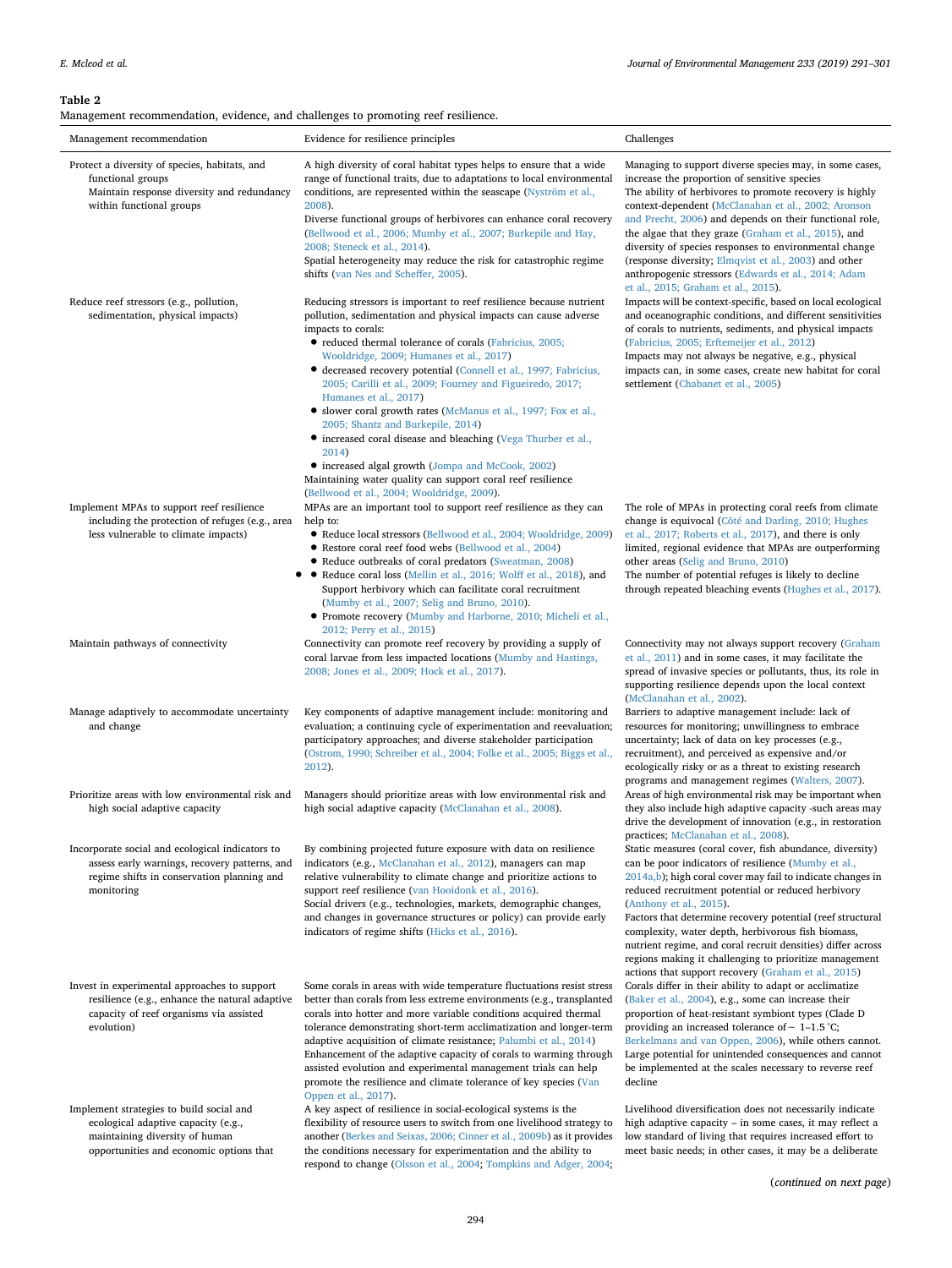#### **Table 2** (*continued*)

| Management recommendation                                                                                                                                                         | Evidence for resilience principles                                                                                                                                                                                                                                                                                                                                                                                                                                                                                                                                                          | Challenges                                                                                                                                                                                                                                                                          |
|-----------------------------------------------------------------------------------------------------------------------------------------------------------------------------------|---------------------------------------------------------------------------------------------------------------------------------------------------------------------------------------------------------------------------------------------------------------------------------------------------------------------------------------------------------------------------------------------------------------------------------------------------------------------------------------------------------------------------------------------------------------------------------------------|-------------------------------------------------------------------------------------------------------------------------------------------------------------------------------------------------------------------------------------------------------------------------------------|
| encourage adaptation and learning; broaden<br>stakeholder participation)                                                                                                          | Berkes and Seixas, 2006; Marshall et al., 2007).<br>The participation of diverse stakeholders can improve legitimacy,<br>facilitate monitoring and enforcement, promote understanding of<br>system dynamics, improve a management system's capacity to<br>respond to shocks and disturbances (Ostrom, 1990; Folke et al.,<br>2005; Reed, 2008), and facilitate collective action (Schreiber et al.,<br>2004; Biggs et al., 2012).                                                                                                                                                           | strategy to "spread the risk" and improve resilience to<br>fluctuations/shocks (McClanahan and Cinner, 2011).                                                                                                                                                                       |
| Implement strategies to facilitate adaptation and<br>transformation (e.g., through promoting<br>polycentric governance systems; providing<br>buffer zones around protected sites) | Polycentric structures may support functional redundancy (e.g.,<br>national governance can step in if local governments fail to achieve<br>desired outcome, or vice versa; Rohlf, 1991; Biggs et al., 2012).<br>Polycentric systems can provide opportunities for learning and<br>experimentation, broader levels of participation in governance, and<br>consideration of local knowledge and knowledge sharing across<br>scales (Olsson et al., 2004; Ostrom, 2005; Biggs et al., 2012).<br>Buffer zones around protected areas can increase the potential of<br>species to adapt and move | The long-term robustness of large-scale polycentric<br>governance systems has recently been challenged<br>(Morrison, 2017).<br>Improved data on how species ranges shift in response to<br>climate change is needed to inform location of buffer<br>zones (Smith and Lenhart, 1996) |

In the Bahamas, recovery of herbivores (parrotfishes) within a reserve resulted in faster coral recovery rates than areas subject to fishing pressure, reinforcing the importance of local herbivore management ([Mumby and Harborne, 2010](#page-9-12)). By contrast, research in the Indian Ocean showed that while relatively low biomass of herbivores reduced the risk of a shift from coral to algal dominance, herbivory was a weaker predictor of recovery than other factors (e.g., structural complexity, depth, and the density of juvenile corals; [Graham et al., 2015](#page-9-19)).

Maintaining response diversity, i.e., diversity of responses to environmental change among species that contribute to the same ecosystem function [\(Walker, 1995; Elmqvist et al., 2003](#page-10-11)), can provide an insurance policy against losing that function. However, incorporating this concept into management objectives (e.g., maintain functional group diversity) can be challenging. In some cases, it may be better to protect fewer functional groups that are more stress tolerant than protecting a greater number of functional groups that may be more vulnerable to stress (i.e., high redundancy does not necessarily ensure high response diversity and the preservation of ecosystem function in the face of environmental change; [Mori et al., 2013](#page-9-30)).

The examples above illustrate the complexities of aiming to protect a diversity of species, habitats, and functional groups to support RBM. Other complexities arise from trophic linkages. For example, the ability of herbivores to promote recovery depends on many factors, such as their functional role, the algae that they graze ([Graham et al., 2015](#page-9-19)), and their different susceptibilities to stressors ([Adam et al., 2015\)](#page-8-26). Reefs are highly heterogeneous and the factors supporting recovery differ. To prioritize management actions designed to support resilience, research is needed to clarify which species and functional groups are most important to protect on a given reef to preserve key ecosystem functions and promote reef recovery. Where such data are not available, generic guidance on protecting and monitoring key functional groups of herbivores to support reef resilience can be applied [\(Green and Bellwood,](#page-9-14) [2009\)](#page-9-14).

#### *3.2. Management recommendation 2: maintain pathways of connectivity*

Connectivity can support reef resilience by facilitating the supply of coral larvae and hence reef recovery ([Jones et al., 2009; Hock et al.,](#page-9-31) [2017\)](#page-9-31). Connectivity between reefs and adjacent seagrasses and mangroves can enhance the diversity of organisms on reefs that support recovery [\(Mumby and Hastings, 2008; Brown et al., 2016](#page-9-25)). Marine managers may determine criteria for incorporating connectivity into protected areas based on target species for protection, how far they move, and whether effective management is in place outside reserves.

While connectivity has been assessed across coral reefs globally (e.g., the Great Barrier Reef, Coral Triangle, Caribbean), utilizing connectivity to support ecological resilience can be problematic. For example, connectivity may facilitate the spread of invasive species or pollutants ([McClanahan et al., 2002\)](#page-9-13). A recent meta-analysis of coral reef recovery dynamics showed no relationship in the distance between reefs and their recovery [\(Graham et al., 2011\)](#page-9-15). Other studies demonstrate both local-scale patterns of self-recruitment and ecologically significant connectivity among reefs at scales of tens of kilometers (and in some cases hundreds of kilometers) [\(Jones et al., 2009\)](#page-9-31). Thus, the role of connectivity in supporting recovery depends on local conditions and oceanographic factors affecting larval transport. Therefore, we recommend prioritizing in MPAs high connectivity reefs likely to support recovery (e.g., identified through high-resolution coral larval dispersal simulations) with reefs likely to have a lower risk of exposure to bleaching (e.g., oceanographic and climate models) (e.g., [Hock et al.,](#page-9-32) [2017\)](#page-9-32). Where such data are not available, we recommend applying general principles for incorporating connectivity and risk spreading into MPA design (e.g., [Mcleod et al., 2009; Green et al., 2014](#page-9-33)).

# *3.3. Management recommendation 3: reduce reef stressors to support resistance and recovery*

Local management efforts alone cannot mitigate the effects of largescale events such as mass coral bleaching [\(Selig and Bruno, 2010;](#page-10-8) [Hughes et al., 2017](#page-10-8)). However, evidence suggests that they can, in some cases, support recovery following disturbance and may support resistant coral assemblages [\(West and Salm, 2003; McClanahan et al.,](#page-10-12) [2012\)](#page-10-12). Maintaining good water quality and reducing coastal pollutants has been suggested to increase corals' thermal resistance [\(Fabricius,](#page-8-20) [2005; Wooldridge, 2009; Humanes et al., 2017\)](#page-8-20). High sediment and nutrient loads can compromise coral recovery ([Fabricius, 2005; Carilli](#page-8-20) [et al., 2009; Humanes et al., 2017](#page-8-20)); decrease coral growth rates ([Shantz](#page-10-13) [and Burkepile, 2014\)](#page-10-13); increase coral disease and bleaching [\(Vega](#page-10-6) [Thurber et al., 2014\)](#page-10-6); and increase algal growth ([Jompa and McCook,](#page-9-21) [2002\)](#page-9-21). Yet, many factors affect coral sensitivity to sediments and nutrients (e.g., size of particle, nutrient type, intensity, duration and frequency of exposure; [Fabricius, 2005; Erftemeijer et al., 2012](#page-8-20)), thus impacts will be context-specific, based on local and regional ecological and oceanographic conditions.

Physical impacts on reefs (e.g., trampling, destructive fishing, ship groundings, dredging) can reduce reefs ability to resist stress [\(Zakai and](#page-10-14) [Chadwick-Furman, 2002\)](#page-10-14), and result in slower coral growth rates, lower reproductive potential, reduced recruitment, and increased disease ([McManus et al., 1997; Fox et al., 2005\)](#page-9-20). While mitigating stressors is a priority for reef managers, a recent analysis on the Great Barrier Reef revealed that water quality and fishing pressure had minimal effect on unprecedented bleaching in 2016, highlighting the limitations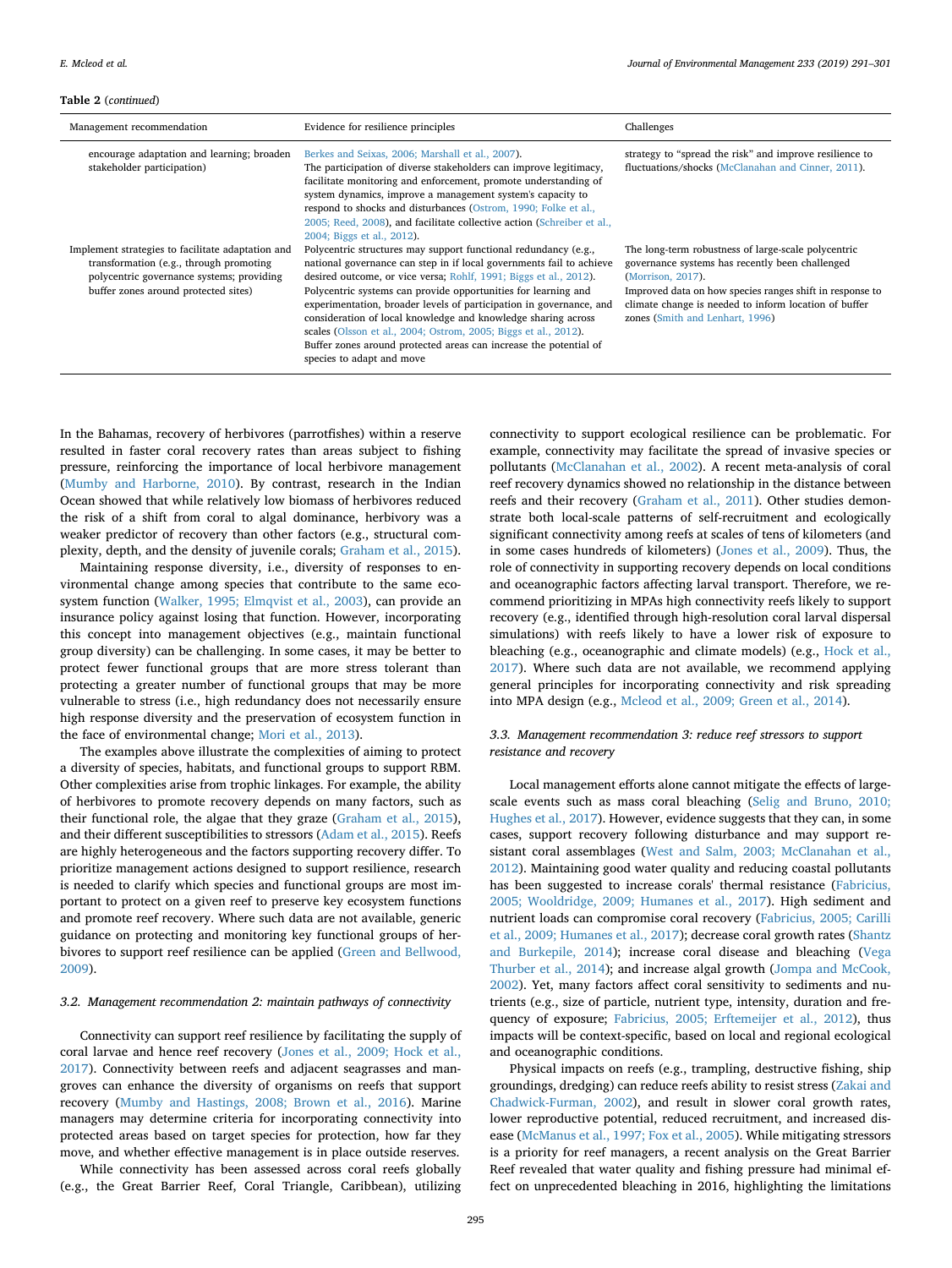of local and regional management actions in the face of extreme heat stress [\(Hughes et al., 2017](#page-9-24)). Thus, while management actions may provide some reefs with improved capacity to cope with climate impacts, and buy time until global emissions can be reduced, they are not able to prevent reefs from succumbing to extreme climate impacts. Importantly, this does not mean that such efforts should be abandoned in favor of more novel approaches, but that efforts to control local and regional stressors should be implemented as part of a broader suite of management actions that includes experimental approaches and emissions reduction policies ([Rau et al., 2012\)](#page-10-0).

# *3.4. Management recommendation 4: implement MPAs to support reef resilience*

Marine Protected Areas (MPAs) are a core strategy for applying RBM [\(Roberts et al., 2017\)](#page-10-18). MPAs can support resilience by preventing or reducing destructive fishing practices, preventing overfishing, and restoring coral reef food webs [\(Bellwood et al., 2004](#page-8-3)). MPA management may also help reduce outbreaks of coral predators and support herbivory which can facilitate coral recruitment ([Mumby et al., 2007;](#page-9-23) [Selig and Bruno, 2010](#page-9-23)). MPAs have been shown to reduce coral loss ([Mellin et al., 2016; Wolff et al., 2018\)](#page-9-22) and promote recovery ([Mumby](#page-9-12) [and Harborne, 2010; Micheli et al., 2012; Perry et al., 2015](#page-9-12)). However, MPAs cannot protect coral reefs from climate change [\(Côté and Darling,](#page-8-11) [2010; Selig and Bruno, 2010; Hughes et al., 2017; Roberts et al., 2017](#page-8-11)). In some cases, following mass bleaching events, coral losses were less within MPAs compared to those outside protected areas (e.g., [Mumby](#page-9-23) [et al., 2007; Selig and Bruno, 2010\)](#page-9-23). In other cases, corals within MPA have fared worse because MPAs may contain more sensitive species ([McClanahan et al., 2007; Graham et al., 2008](#page-9-36)).

Most MPAs globally have not been designed to consider climate change impacts (i.e., by serving as temperature refugia or networks of larval supply), and global analyses of MPA effectiveness have shown that there is only limited, regional evidence that MPAs are outperforming other areas [\(Selig and Bruno, 2010](#page-10-8)). Further, potential refuges are likely to diminish as oceans warm ([Hughes et al., 2017](#page-9-24)). For MPAs to continue be an effective RBM tool, their spatial and temporal design, and the portfolio of interventions they incorporate, need to be both anticipatory and adaptive [\(Rogers et al., 2015\)](#page-10-19). MPAs should be designed to effectively manage local stressors, include the full suite of habitat types to ensure biodiversity and functional redundancy, include replicates of representative habitats, ensure connectivity between healthy and degraded reefs to support replenishment, and include refuges ([Mcleod et al., 2009; Mumby et al., 2014a,b; Hock et al., 2017](#page-9-33)). The protection of refuges can help to protect larval sources and may include heat-resistant local populations [\(Oliver and Palumbi, 2011;](#page-9-37) [Palumbi et al., 2014; Ainsworth et al., 2016](#page-9-37)) and deep reefs that may be important to support recovery of shallow reefs following disturbance ([Riegl and Piller, 2003; Bongaerts et al., 2010; Harris et al., 2013;](#page-10-20) [Bridge et al., 2013; Thomas et al., 2015\)](#page-10-20). MPAs should incorporate a variety of thermal regimes to increase the likelihood of capturing diverse coral assemblages and coral taxa with acclimation and adaptation properties that support resilience ([Mcleod et al., 2010; McClanahan](#page-9-38) [et al., 2012; Mcleod et al., 2012; Davies et al., 2016](#page-9-38)).

A number of social factors also support the resilience of the linked social-ecological system. For example, local engagement in management and support for traditional knowledge and co-management regimes can reduce system vulnerability [\(Cinner et al., 2012; Weeks and](#page-8-15) [Jupiter, 2013\)](#page-8-15). While changing climatic conditions may make some aspects of traditional knowledge based on past environmental conditions less reliable [\(Ford and Smit, 2004\)](#page-8-27), traditional knowledge is increasingly recognized as a key component of cost-effective, participatory, and sustainable climate mitigation and adaptation policies and strategies ([Robinson and Herbert, 2001; Nyong et al., 2007\)](#page-10-21). Co-management arrangements that rely on the collaboration among diverse stakeholders can support more robust implementation of MPAs, as well

as other management measures (e.g., through strengthened governance, compliance, and enforcement; [Olsson et al., 2004](#page-9-29)). Such management arrangements provide resource users with greater ownership, facilitate participatory decision-making over natural resources, and have resulted in social and ecological benefits ([Cinner et al., 2012\)](#page-8-15). In some cases, changes in fishing gear, species allowed to be caught, or access to resources may have greater effects on reef resource condition and across larger spatial areas, than MPAs ([MacNeil et al., 2015](#page-9-39)). Political will is necessary to implement such changes, and national and international policies are important to provide catalysts for and enabling conditions to support co-management arrangements.

# *3.5. Management recommendation 5: manage adaptively to accommodate uncertainty and change*

Adapting to the environmental changes anticipated under business as usual carbon emissions will require creativity, experimentation, learning and planning ([Olsson et al., 2004; Marshall et al., 2007](#page-9-29)). Such adaptation is a core element of RBM. Adaptive management involves an iterative cycle of experimentation, evaluation, and exclusion of ineffective approaches ([Tompkins and Adger, 2004\)](#page-10-10). If implemented strategically, adaptive management principles can help to identify management solutions that are robust in the face of climate risk and uncertainty.

Adaptive management requires diverse stakeholder participation which is central to facilitating feedback, social learning, and the collective action needed to respond to disturbance and change [\(Schreiber](#page-10-15) [et al., 2004; Biggs et al., 2012\)](#page-10-15). Participatory approaches can increase the comprehension and perceived validity of information and its use in decision making ([Reed, 2008](#page-10-22)). Active engagement of diverse stakeholders is suggested to improve legitimacy, facilitate monitoring and enforcement, promote understanding of system dynamics, and improve a management system's capacity to detect and interpret shocks and disturbances ([Ostrom, 1990; Folke et al., 2005](#page-9-26)). The challenge of engaging diverse stakeholders is balancing potentially conflicting priorities and needs, but doing so early in the planning process reduces the risk of marginalizing groups or non-compliance with proposed management actions.

The importance of adaptive management in supporting coral reefs is not new, yet is increasingly highlighted to manage uncertainty and environmental and social change [\(McCook et al., 2010\)](#page-9-40). For over a decade, researchers have reinforced the importance of flexible approaches to incorporate changes in reef management strategies and environmental and socioeconomic conditions [\(Salm et al., 2006\)](#page-10-23). Such approaches include changes in zoning to accommodate ecosystem changes in response to disturbances or when disturbances are predicted (e.g., a bleaching event). Other approaches include changes in fishing regulations to accommodate changes in supply and demand and to enable the application of new knowledge. While such efforts may take years or decades, and require sufficient political will, examples exist to provide guidance for reef management, such as establishing requirements for reviewing and revising management plans (e.g., Great Barrier Reef; [McCook et al., 2010](#page-9-40)).

What is often overlooked is that many attempts to apply adaptive management have failed [\(Walters, 2007\)](#page-10-5). Barriers to adaptive management include lack of resources for the detailed monitoring needed to support large-scale experiments; unwillingness by decision makers to embrace uncertainty; lack of data on key processes (e.g., recruitment), and viewing experiments in adaptive management as excessively expensive and/or ecologically risky or as a threat to existing research programs and management regimes ([Walters, 2007\)](#page-10-5). Recommendations have been developed for how to overcome such barriers, including innovative approaches to monitoring and experimentation [\(Keith et al.,](#page-9-41) [2011\)](#page-9-41), and a framework to clarify when adaptive management is appropriate, feasible, and most likely to be successful ([Rist et al., 2013](#page-10-24)).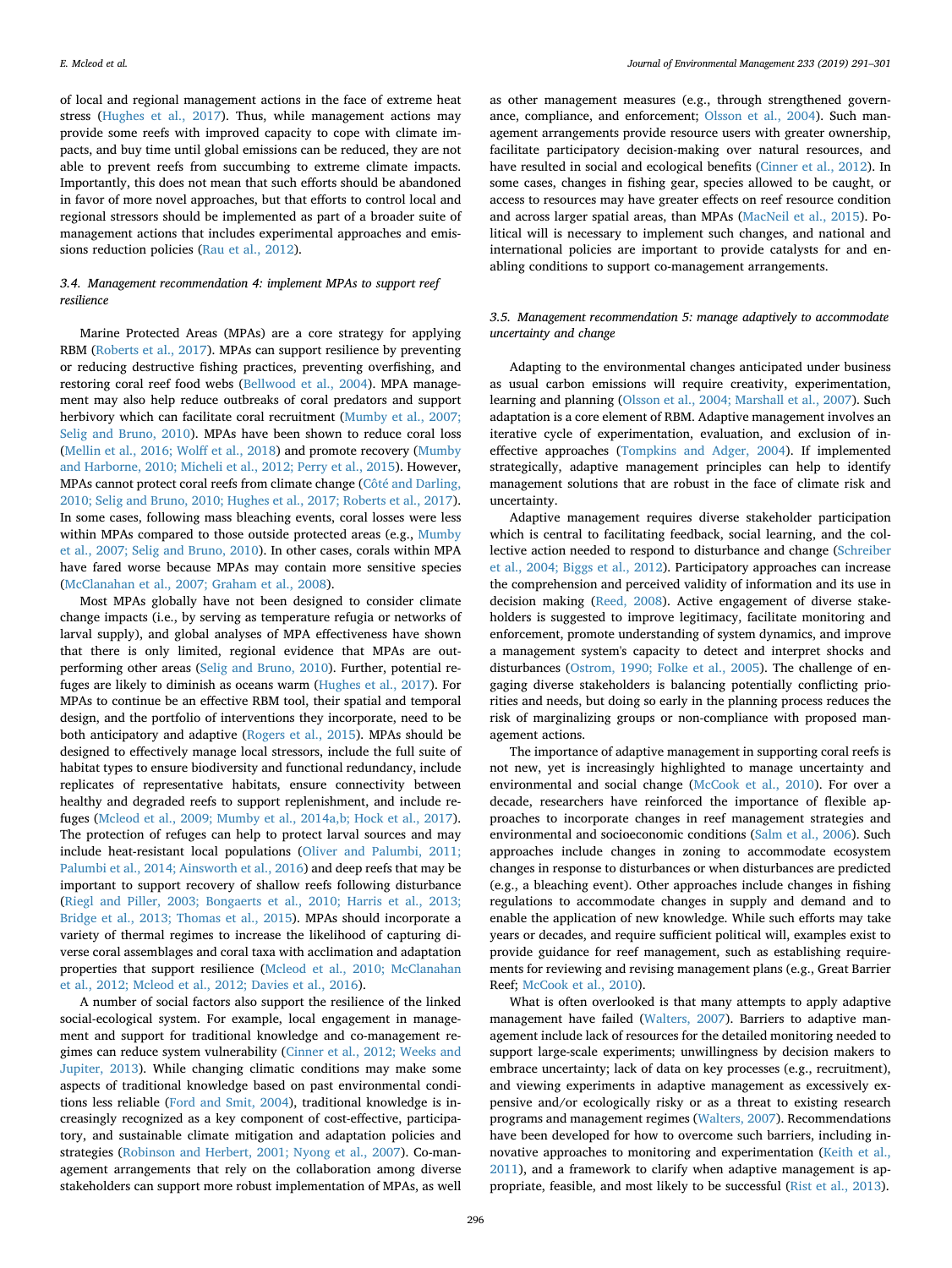## *3.6. Management recommendation 6: prioritize areas with low environmental risk and high social adaptive capacity*

A key question is whether conservation efforts should focus on protecting areas at greatest or least risk. Some have recommended prioritizing areas with low environmental risk and high social adaptive capacity, because areas with low adaptive capacity (even if they have low environmental risk) may not achieve their conservation goals if communities are unable or unwilling to comply with protection measures (e.g., no-take areas) ([McClanahan et al., 2008; Mcleod et al.,](#page-9-10) [2012\)](#page-9-10). However, areas of high environmental risk may also have high adaptive capacity and therefore, may be important to protect as they can drive conservation development and innovation. Others have incorporated areas of highest *and* lowest risk in MPA networks designed for resilience [\(Maina et al., 2015](#page-9-42)) or suggested prioritizing lower risk (high resilience) sites due to the continued degradation of reefs globally and increasing climate impacts ([Maynard et al., 2015](#page-9-43)).

A number of tools (e.g., scenario planning; decision analysis) have been developed to identify the most robust strategies in the face of climate change. Scenario planning can help explore whether ecosystems, habitats, and species are likely to remain in an area given projected climate impacts, how climate change could affect the viability of conservation targets, and management effectiveness in response to changing conditions. Integration of ocean-atmosphere models with ecosystem response models, management objectives and societal values can help the process of prioritization of places and species for protection. While modelling, monitoring, and the effectiveness of management approaches are all associated with uncertainty ([Porfirio et al.,](#page-9-17) [2014\)](#page-9-17), structured decision-making linked to adaptive management can inform robust strategies [\(Regan et al., 2005; Gregory et al., 2012\)](#page-10-25).

With limited conservation resources and coral reef degradation increasing globally, it is imperative to make informed decisions that maximize the potential for success. Decision analyses that use a multiple-objectives and values trade-off approach can help to support decision-making despite the uncertainties of climate change ([Keeney and](#page-9-44) [Raiffa, 1993\)](#page-9-44). They can help to determine whether protecting high risk is warranted (e.g., if they produce ecosystem services and can be kept healthy with available resources), or if low-risk sites should be supported (e.g., when they provide key ecosystem services that can be maintained cost-effectively; [Game et al., 2008\)](#page-8-28). Therefore, determining priorities for protection is not just about assessing risk, it also must consider social, ecological, and/or economic objectives, consideration of what can actually be achieved (can a few or many reefs be kept healthy and does that satisfy objectives), and what trade-offs are considered acceptable. Risks, feasibility of management success, benefits, and costs need to be considered to inform the prioritization of places to protect.

# *3.7. Management recommendation 7: incorporate social and ecological indicators to assess early warnings, recovery patterns, and regime shifts in conservation planning and monitoring*

Reef managers recognize the importance of incorporating resilience into conservation planning, but guidance has focused on ecological resilience (e.g., [Pressey et al., 2007; Maina et al., 2015; Maynard et al.,](#page-9-45) [2015\)](#page-9-45). For example, by combining projected future exposure with data on resilience indicators (e.g., resistant coral species, coral diversity, herbivore biomass, coral disease, macroalgae, and recruitment; [McClanahan et al., 2012\)](#page-9-11), managers can map relative vulnerability to climate change and inform actions to support reef resilience ([van](#page-10-9) [Hooidonk et al., 2016; Wolff et al., 2018](#page-10-9)).

A new and important task for managers is to incorporate social drivers as these also can affect reef vulnerability [\(Norström et al., 2016\)](#page-9-46) and may provide earlier indicators of impending regime shifts [\(Hicks](#page-9-27) [et al., 2016\)](#page-9-27). Monitoring programs should, at a minimum, include the following social drivers: technologies (e.g., fishing gear), markets (e.g.,

changing distance to markets and demands), demographic changes (e.g., migration towards coastal areas), and changes in governance structures or policy [\(Hicks et al., 2016](#page-9-27)). Social, economic, political and cultural conditions also may represent opportunities to enhance resilience and develop strategies to abate the threats [\(McClanahan et al.,](#page-9-10) [2008; Marshall et al., 2010\)](#page-9-10).

In addition to considering social drivers, monitoring programs should expand beyond static measures of biodiversity (e.g., coral cover, fish abundance), as these can be poor indicators of resilience ([Mumby](#page-9-5) [et al., 2014a,b](#page-9-5)). High coral cover may be the legacy of past favorable conditions and may fail to indicate changes in reduced recruitment potential or reduced herbivory ([Anthony et al., 2015](#page-8-6));recruitment and herbivory are both important ecological processes that support reef resilience. Metrics that assess recruitment and recovery patterns (e.g., coral recruit densities, reef structural complexity, water depth, herbivorous fish biomass, and nutrient regime) are important considerations, as they can help to identify when thresholds are likely to be crossed and prioritize management actions [\(Graham et al., 2015\)](#page-9-19). However, the importance of each indicator varies geographically, with physical environment and the successional stage of the reef. Thus, a key research gap is our limited understanding of resilience indicators for specific reef regions, and how interactions among them may alter their importance.

Currently, there are no guidelines on how to use reef monitoring data to predict the likelihood of future phase shifts or a diagnosis of reef resilience (but see [Scheffer et al., 2009, 2012; deYoung et al., 2008;](#page-10-26) [Dakos et al., 2012](#page-10-26)). To date, the only tipping points estimated are by combining complex simulation models of Caribbean reefs with long-term datasets [\(Mumby et al., 2014a,b\)](#page-9-5). While reductions in herbivorous fishes and other stressors can certainly reduce coral recovery rates in many geographies, it is unclear which reefs – other than Caribbean forereefs – seem at risk of regime shifts [\(Mumby et al., 2013](#page-9-47)). [Norström](#page-9-46) [et al. \(2016\)](#page-9-46) collected data on individual thresholds for fishing, water quality, and anthropogenic climate change (i.e., mass bleaching and ocean acidification). They found no clear-cut threshold values, but rather a value range (i.e., zone of uncertainty), separating "safe operating space" (low probability for regime shifts) and a zone of high risk (i.e., high probability). They argued that spatial heterogeneity in responses with regards to reef type, depth, geographical position, etc., makes estimations of absolute threshold values difficult. [McClanahan et al.](#page-9-48) [\(2011\)](#page-9-48) found that once herbivore fish biomass fell below a threshold, many reef sites in the Indian Ocean were associated with less coral and more algae. Thus, research is needed to identify the existence of: (1) tipping points that can precipitate regime shifts; and (2) how such tipping points (where relevant) vary among biogeographic regions and environments.

#### *3.8. Management recommendation 8: explore experimental approaches to support resilience*

Current management methods are inadequate to protect reef ecosystems under climate change ([Hoegh-Guldberg et al., 2008; Hughes](#page-9-49) [et al., 2017](#page-9-49)). Even if global warming can be kept within 1.5 °C, tropical surface water will see another 0.3–0.4 warming in the coming decades ([Lough et al., 2018](#page-9-50)). This is likely to exceed the tolerance of sensitive reef-building species [\(Ainsworth et al., 2016\)](#page-8-29). To sustain coral reefs under any predicted warming scenario, resilience needs to be supported at every level: from gene to ecosystem ([Anthony et al., 2017](#page-8-30)).

Ecological experiments could involve translocation of species from warmer to cooler regions, including outside their historic range (e.g., to provide opportunities for acclimatization and adaptation; [Hoegh-](#page-9-49)[Guldberg et al., 2008\)](#page-9-49). Ecological niche models can be used to predict species shifts and adaptation potential and can be an important tool to evaluate sites for interventions [\(Nagaraju et al., 2013\)](#page-9-51). Corals differ in their ability to adapt or acclimatize ([Baker et al., 2004](#page-8-23)). Some are capable of acclimatization and develop enhanced resistance to bleaching [\(Berkelmans and van Oppen, 2006](#page-8-24)). Scientists demonstrated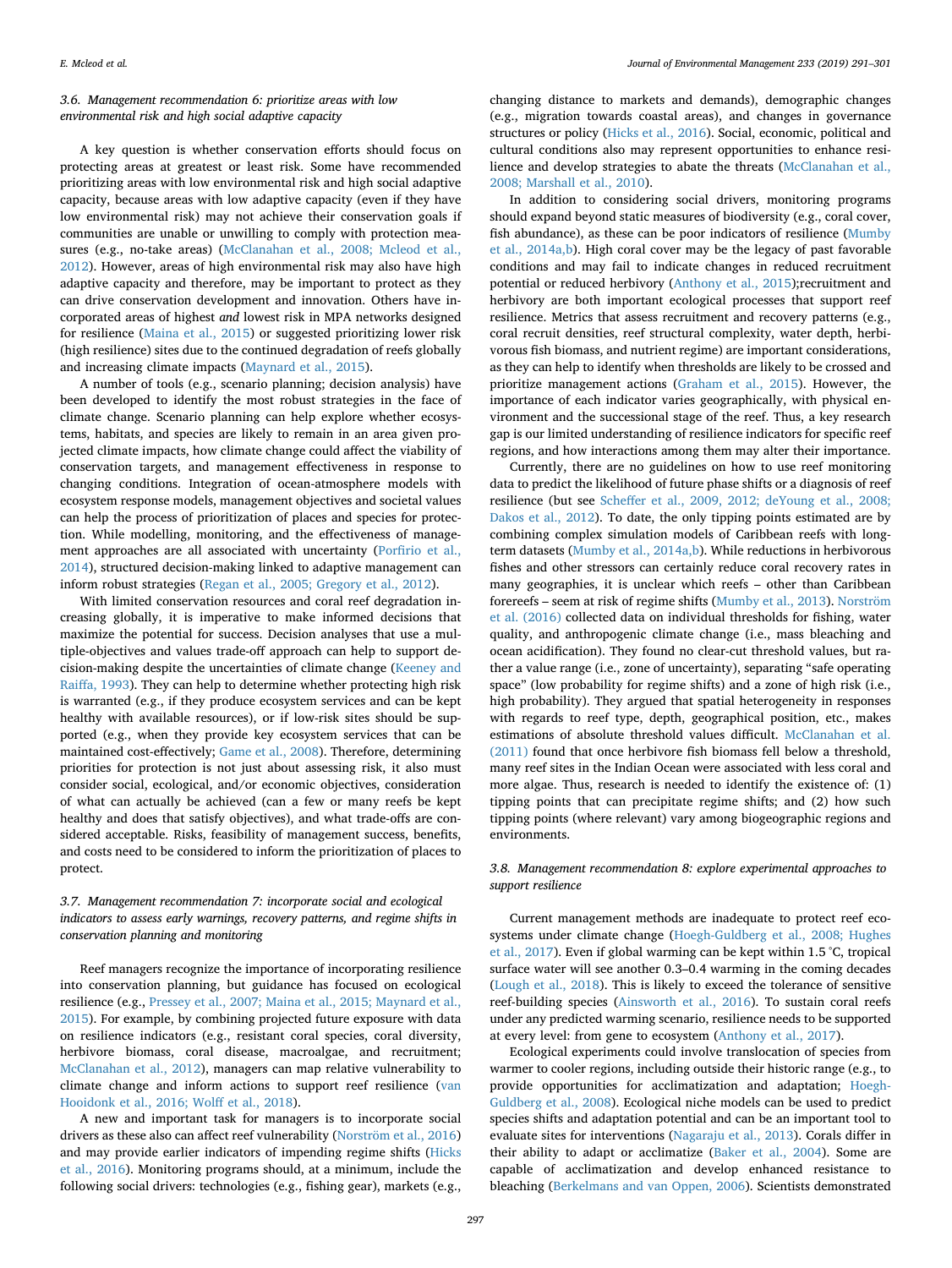that some corals in American Samoa transplanted into hotter and more variable conditions acquired thermal tolerance demonstrating shortterm acclimatization and longer-term climate resistance [\(Palumbi et al.,](#page-9-28) [2014\)](#page-9-28). Other experimental approaches include enhancing the adaptive capacity of reef organisms to warming via assisted evolution combined with experimental management trials to promote the resilience of key species [\(Van Oppen et al., 2017](#page-10-1)). While important to explore, such approaches will need to carefully weigh benefits against risks.

While it may be tempting to consider experimental approaches beyond the scope of reef managers, it is important for local management agencies to engage with researchers in these projects. Marine managers can provide important local knowledge on the social and ecological context and also provide input into methodologies for scaling up successful trials. This is particularly important as experimental approaches have been questioned for their potential for unintended consequences and their inability to be implemented at the scales necessary to support reef resilience [\(Laikre et al., 2010; Moran and Alexander, 2014](#page-9-52)). Indeed, assisted colonization will always carry risks, but these risks must be weighed against those of extinction and ecosystem loss. Failing to explore and evaluate all management options now will jeopardize our ability to quickly and effectively respond to threats [\(Rau et al., 2012](#page-10-0)). Therefore, research and evaluation of active interventions to maintain marine communities and associated benefits is necessary in parallel with global efforts to reduce emissions.

## *3.9. Management recommendation 9: implement strategies to build social and ecological adaptive capacity*

The adaptive capacity of ecosystems including human communities affects the success of conservation actions and policies ([McClanahan](#page-9-10) [et al., 2008; Cinner et al., 2013](#page-9-10)), yet are rarely considered in reef management plans. Adaptive capacity is the ability of systems, institutions, humans, and other organisms to adjust to potential damage, to take advantage of opportunities, or to respond to consequences ([IPCC, 2014](#page-9-53)). In some cases, management actions are implemented that enhance the ecological adaptive capacity of reefs such as those that support genetic and biological diversity and habitat heterogeneity (e.g., ensuring protected areas incorporate the full suite of species and habitats; diversity of symbionts). However, as noted above, prioritizing the protection of sites for diversity alone may result in sites that are more vulnerable to climate impacts [\(Selig et al., 2012](#page-10-27)). Thus, ecosystem dynamics, driven by the interactions between key functional groups and processes, are more critical in determining resilience than biodiversity alone ([Nyström et al., 2008](#page-9-8)).

A new priority for reef management, and key component of RBM, is the implementation of strategies to build social adaptive capacity. Such strategies include empowering local communities to prepare for, cope with, and adapt to changes in reef condition or access (e.g., helping fishing or tourism industries to review strategies under various scenarios, understand risks and uncertainties, reorganize, learn and adapt; [Marshall et al., 2007](#page-9-54)). Other strategies to support social adaptive capacity include: supporting economic diversity and alternative livelihood opportunities; strengthening social networks among reef users to share management approaches, and support for traditional knowledge and co-management regimes [\(Berkes and Seixas, 2006; Cinner et al.,](#page-8-25) [2012\)](#page-8-25). Institutional flexibility provides the necessary conditions for experimentation and the ability to respond to change ([Berkes and](#page-8-25) [Seixas, 2006](#page-8-25)). Flexibility in livelihood strategies may provide latent ability to adaptively manage marine resources and support social resilience [\(Cinner et al., 2009b](#page-8-31)). However, livelihood diversification does not necessarily indicate high adaptive capacity – in some cases, it may reflect a low standard of living that requires increased effort to meet basic needs; in other cases, it may be a deliberate strategy to "spread the risk" and improve resilience to fluctuations and shocks ([McClanahan](#page-9-34) [and Cinner, 2011\)](#page-9-34).

Reef management plans should consider strategies to increase social adaptive capacity because communities with reduced adaptive capacity have greater potential for environmental degradation ([Marshall et al.,](#page-9-55) [2010\)](#page-9-55) and may be less able to cope with, and thus comply with, restrictions on resource use [\(McClanahan et al., 2008\)](#page-9-10). Ignoring adaptive capacity means that key considerations (e.g., political will, institutional capacity, and cultural support) that influence the ability to manage risk and the effectiveness of conservation actions are not incorporated into conservation planning and management ([Mcleod et al., 2016\)](#page-9-56).

# *3.10. Management recommendation 10: implement strategies to facilitate adaptation and transformation*

RBM calls for managers to support adaptation and transformation but guidance is needed to articulate how this can be done. To support ecological adaptation, protection of buffer-zones may be implemented to accommodate species range shifts in response to climate change. However, supporting ecological adaptation can be challenging, for example, when disturbances result in winners and losers among coral species due to differential susceptibility and recovery potential. Following disturbance, there may be a loss of susceptible corals and emergence of more resistant species, resulting in a transformation to novel coral-dominated assemblages, that may, in turn, change ecosystem processes and services [\(Alvarez-Filip et al., 2013\)](#page-8-32). While restoration efforts to re-establish more genetically robust populations of susceptible coral species may help retain some species at local scales (e.g., *Acropora cervicornis* in parts of Florida and the Caribbean; [Schopmeyer et al., 2017](#page-10-28)), social-ecological adaptation is likely to be necessary elsewhere. Social-ecological adaptation can be facilitated by social learning, a diversity of adaptation options, promotion of strong local social cohesion, and mechanisms for collective action ([Tompkins,](#page-10-29) [2005\)](#page-10-29).

Another way to support adaptation is through supporting polycentric governance systems, which are characterized by multiple governing authorities that function independently at different scales but seek to achieve shared goals ([Morrison, 2017](#page-9-35)). They have been identified as an important element of resilient systems, because they can provide opportunities for learning and experimentation, broader levels of participation in governance, and consideration of local knowledge and knowledge sharing across scales [\(Ostrom, 2005; Biggs et al., 2012](#page-9-57)). Participatory and inclusive decision-making can improve legitimacy, promote understanding of system dynamics, and improve a management system's capacity to detect and interpret shocks and disturbances ([Folke et al., 2005\)](#page-8-33). Polycentric governance systems also can support functional redundancy (e.g., national governance can step in if local governments fail to achieve desired outcome, or vice versa; [Biggs et al.,](#page-8-8) [2012\)](#page-8-8). However, the long-term robustness of large-scale polycentric governance systems has recently been challenged, and researchers highlight the importance of anticipating change in designing and implementing polycentric environmental governance [\(Morrison, 2017](#page-9-35)).

Crises often represent opportunities for transformations in management by encouraging safe-to-fail experimentation and allowing cross-learning and new initiatives to emerge and spread ([Folke, 2016](#page-8-5)). Doing so will require avoiding thresholds that threaten the capacity of the biosphere to sustain human well-being ([Folke, 2016\)](#page-8-5). While planning for transformations may seem complex and unrealistic, based on the need to manage overwhelming threats facing marine ecosystems, successful examples exist. Marine managers have demonstrated how change, if prepared for, can be used to trigger transformation such as the re-zoning of Great Barrier Reef ([Olsson et al., 2004](#page-9-29)), altered fisheries governance ([Gelcich et al., 2010](#page-8-16)), and breaking biophysical feedbacks reinforcing unwanted states [\(Nyström et al., 2012](#page-9-58)). Building on these examples, managers can better plan for the uncertainties associated with climate change.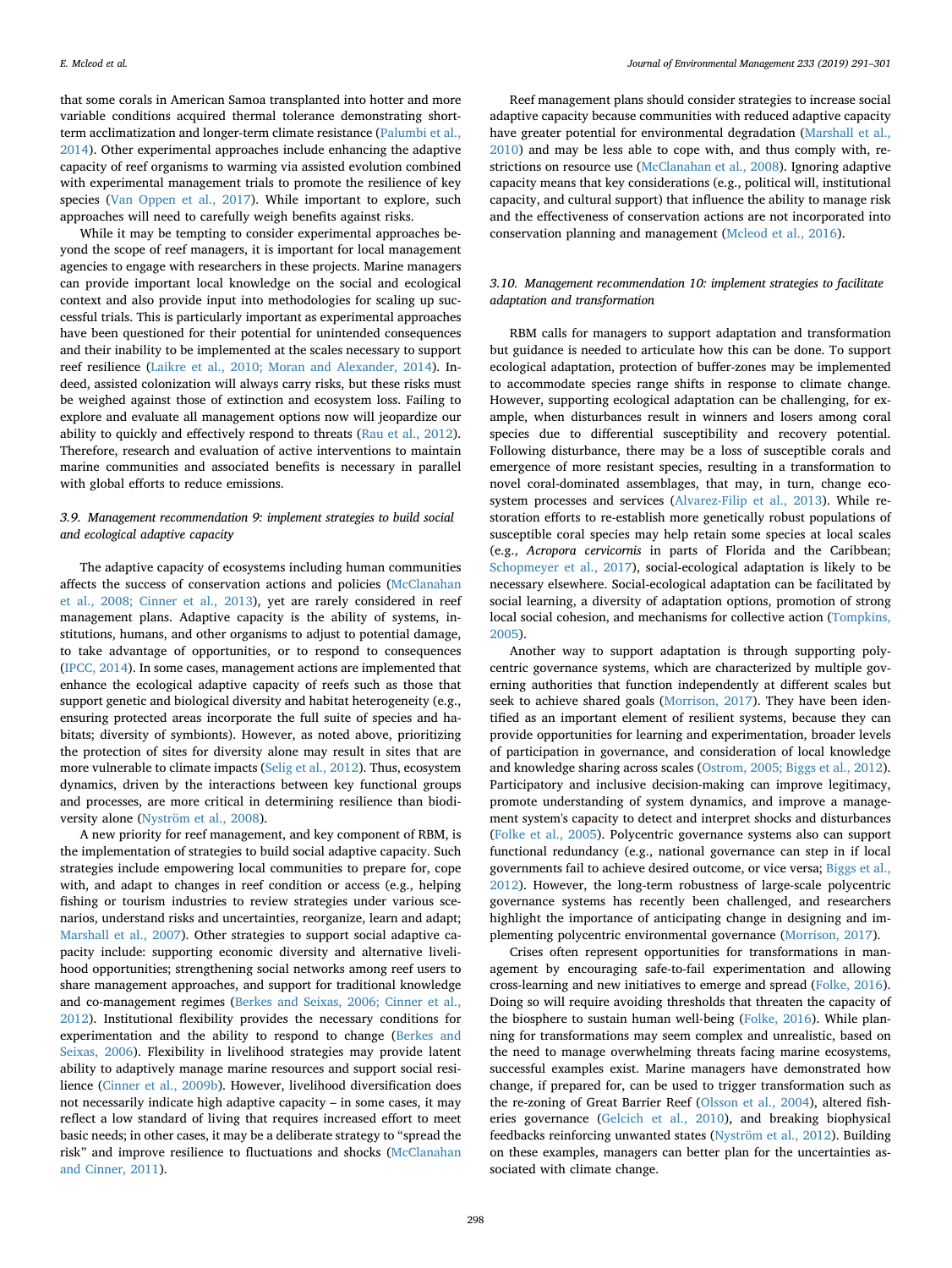#### **4. Conclusion**

Resilience-based management (RBM) supports processes that contribute to stress tolerance, promote recovery and facilitate adaptation within all aspects of the coupled social-ecological system. As climate change unfolds and the resilience of human and natural systems becomes increasingly challenged, evidence suggests that RBM has an important role in helping to support reef ecosystems and the communities that rely on them. The recommendations above highlight key processes that should be considered in management and policy initiatives seeking to support social-ecological resilience.

To scale up resilience-based management globally, it will be important to integrate RBM management recommendations and best practices into policy frameworks such as the United Nations Convention on Biological Diversity (CBD) and the United Nations Framework Convention on Climate Change (UNFCCC). Influencing policy and governance systems guides the focus of important funding streams such as the Green Climate Fund (GCF) and those that flow through Global Environment Facility (GEF). Mechanisms such as these, together with international finance institutions such as the World Bank, can play a significant role in the scaling of RBM efforts through supporting investments in the implementation of RBM. Additionally, developing cost-benefit analyses of the management recommendations above, can help reef managers and decision-makers to prioritize the suite of management interventions to be considered in a given reef area.

Climate change, ocean acidification and the increasing needs of a growing global population place increasing pressures on coral reefs. Successful management plans and policies are likely to be those that minimize the risks to critical ecosystem functions and support biodiversity and key ecosystem services. Here, RBM provides a lens to inform decision-making that reduces such risks and, by extension, helps to sustain ecosystem benefits that support human well-being. While RBM is not new, we argue that new modes of RBM implementation that consider the recommendations presented here can improve the effectiveness of reef conservation initiatives globally.

#### **Acknowledgment**

This study is an outcome of a project that is financially supported by the Nature Conservancy and the German Federal Ministry for the Environment, Nature Conservation and Nuclear Safety (BMUB). This study is part of the International Climate Initiative (IKI); the BMUB supports this initiative on the basis of a decision adopted by the German Bundestag. The scientific results and conclusions, as well as any views or opinions expressed herein, are those of the author(s) and do not necessarily reflect the views of NOAA or the Department of Commerce.

#### **References**

- <span id="page-8-26"></span>[Adam, T.C., Burkepile, D.E., Ruttenberg, B.I., et al., 2015. Herbivory and the resilience of](http://refhub.elsevier.com/S0301-4797(18)31299-4/sref1) [Caribbean coral reefs: knowledge gaps and implications for management. Mar. Ecol.](http://refhub.elsevier.com/S0301-4797(18)31299-4/sref1) [Prog. Ser. 520, 1–20.](http://refhub.elsevier.com/S0301-4797(18)31299-4/sref1)
- <span id="page-8-29"></span>[Ainsworth, T.D., Heron, S.F., Ortiz, J.C., et al., 2016. Climate change disables coral](http://refhub.elsevier.com/S0301-4797(18)31299-4/sref2) [bleaching protection on the Great Barrier Reef. Science 352, 338–342.](http://refhub.elsevier.com/S0301-4797(18)31299-4/sref2)
- <span id="page-8-17"></span>[Allen, C.R., Cumming, G.S., Garmestani, A.S., et al., 2011. Managing for resilience. Wildl.](http://refhub.elsevier.com/S0301-4797(18)31299-4/sref3) [Biol. 17, 337–349](http://refhub.elsevier.com/S0301-4797(18)31299-4/sref3).
- <span id="page-8-32"></span>[Alvarez-Filip, L., Carricart-Ganivet, J.P., Horta-Puga, G., et al., 2013. Shifts in coral-as](http://refhub.elsevier.com/S0301-4797(18)31299-4/sref4)[semblage composition do not ensure persistence of reef functionality. Sci. Rep. 3](http://refhub.elsevier.com/S0301-4797(18)31299-4/sref4) [\(3486\).](http://refhub.elsevier.com/S0301-4797(18)31299-4/sref4)
- <span id="page-8-6"></span>[Anthony, K., Marshall, P.A., Abdulla, A., et al., 2015. Operationalizing resilience for](http://refhub.elsevier.com/S0301-4797(18)31299-4/sref5) [adaptive coral reef management under global environmental change. Global Change](http://refhub.elsevier.com/S0301-4797(18)31299-4/sref5) [Biol. 21 \(1\), 48–61.](http://refhub.elsevier.com/S0301-4797(18)31299-4/sref5)
- <span id="page-8-30"></span>[Anthony, K., Bay, L.K., Costanza, R., et al., 2017. New interventions are needed to save](http://refhub.elsevier.com/S0301-4797(18)31299-4/sref6) [coral reefs. Nat Ecol. Evol. 1 \(10\), 1420–1422](http://refhub.elsevier.com/S0301-4797(18)31299-4/sref6).
- [Aronson, R.B., Precht, W.F., 2006. Conservation, precaution, and Caribbean reefs. Coral](http://refhub.elsevier.com/S0301-4797(18)31299-4/sref7) [Reefs 25 \(3\), 441–450.](http://refhub.elsevier.com/S0301-4797(18)31299-4/sref7)
- <span id="page-8-23"></span>[Baker, A.C., Starger, C.J., McClanahan, T.R., Glynn, P.W., 2004. Corals' adaptive response](http://refhub.elsevier.com/S0301-4797(18)31299-4/sref8) [to climate change: shifting to new algal symbionts may safeguard devastated reefs](http://refhub.elsevier.com/S0301-4797(18)31299-4/sref8) [from extinction. Nature 430, 741](http://refhub.elsevier.com/S0301-4797(18)31299-4/sref8).
- <span id="page-8-3"></span>[Bellwood, D.R., Hughes, T.P., Folke, C., Nyström, M., 2004. Confronting the coral reef](http://refhub.elsevier.com/S0301-4797(18)31299-4/sref9) [crisis. Nature 429, 827–833.](http://refhub.elsevier.com/S0301-4797(18)31299-4/sref9)
- <span id="page-8-12"></span>[Bellwood, D.R., Hughes, T.P., Hoey, A.S., 2006. Sleeping functional group drives coral](http://refhub.elsevier.com/S0301-4797(18)31299-4/sref10)[reef recovery. Curr. Biol. 16 \(24\), 2434–2439](http://refhub.elsevier.com/S0301-4797(18)31299-4/sref10).
- <span id="page-8-24"></span>[Berkelmans, R., van Oppen, M.J.H., 2006. The role of zooxanthellae in the thermal tol](http://refhub.elsevier.com/S0301-4797(18)31299-4/sref11)[erance of corals: a 'nugget of hope' for coral reefs in an era of climate change. Proc. R.](http://refhub.elsevier.com/S0301-4797(18)31299-4/sref11) [Soc. B 273, 2305–2312.](http://refhub.elsevier.com/S0301-4797(18)31299-4/sref11)
- <span id="page-8-25"></span>[Berkes, F., Seixas, C., 2006. Building resilience in lagoon social-ecological systems: a](http://refhub.elsevier.com/S0301-4797(18)31299-4/sref12) [local-level perspective. Ecosystems 8, 967–974.](http://refhub.elsevier.com/S0301-4797(18)31299-4/sref12)
- <span id="page-8-8"></span>[Biggs, R., Schlüter, M., Biggs, D., et al., 2012. Toward principles for enhancing the resi](http://refhub.elsevier.com/S0301-4797(18)31299-4/sref13)[lience of ecosystem services. Annu. Rev. Environ. Resour. 37 \(1\), 421–448](http://refhub.elsevier.com/S0301-4797(18)31299-4/sref13).
- [Bongaerts, P., Ridgway, T., Sampayo, E.M., Hoegh-Guldberg, O., 2010. Assessing the](http://refhub.elsevier.com/S0301-4797(18)31299-4/sref14) ['deep reef refugia' hypothesis: focus on Caribbean reefs. Coral Reefs 29 \(2\), 309–327.](http://refhub.elsevier.com/S0301-4797(18)31299-4/sref14)
- <span id="page-8-13"></span>[Bottrill, M.C., Joseph, L.N., Carwardine, J., et al., 2008. Is conservation triage just smart](http://refhub.elsevier.com/S0301-4797(18)31299-4/sref15) [decision making? Trends Ecol. Evol. 23 \(12\), 649–654.](http://refhub.elsevier.com/S0301-4797(18)31299-4/sref15)
- <span id="page-8-1"></span>[Bozec, Y.M., Mumby, P.J., 2015. Synergistic impacts of global warming on coral reef](http://refhub.elsevier.com/S0301-4797(18)31299-4/sref16) [resilience. Philos. Trans. R. Soc. B 370, 20130267.](http://refhub.elsevier.com/S0301-4797(18)31299-4/sref16)
- [Bridge, T.C., Hughes, T.P., Guinotte, J.M., Bongaerts, P., 2013. Call to protect all coral](http://refhub.elsevier.com/S0301-4797(18)31299-4/sref18) [reefs. Nat. Clim. Change 3 \(6\), 528.](http://refhub.elsevier.com/S0301-4797(18)31299-4/sref18)
- [Brown, C.J., Harborne, A.R., Paris, C.B., Mumby, P.J., 2016. Uniting paradigms of con](http://refhub.elsevier.com/S0301-4797(18)31299-4/sref19)[nectivity in marine ecology. Ecology 97, 2447–2457.](http://refhub.elsevier.com/S0301-4797(18)31299-4/sref19)
- [Bruno, J.F., Selig, E.R., 2007. Regional decline of coral cover in the indo-Pacific: timing,](http://refhub.elsevier.com/S0301-4797(18)31299-4/sref20) [extent, and subregional comparisons. PloS One 2 \(8\), e711.](http://refhub.elsevier.com/S0301-4797(18)31299-4/sref20)
- [Burkepile, D.E., Hay, M.E., 2008. Herbivore species richness and feeding com](http://refhub.elsevier.com/S0301-4797(18)31299-4/sref21)[plementarity affect community structure and function on a coral reef. Proc. Natl.](http://refhub.elsevier.com/S0301-4797(18)31299-4/sref21) [Acad. Sci. U. S. A. 105 \(42\), 16201–16206](http://refhub.elsevier.com/S0301-4797(18)31299-4/sref21).
- [Carilli, J.E., Norris, R.D., Black, B.A., et al., 2009. Local stressors reduce coral resilience to](http://refhub.elsevier.com/S0301-4797(18)31299-4/sref23) [bleaching. PLoS One 4 \(7\), e6324.](http://refhub.elsevier.com/S0301-4797(18)31299-4/sref23)
- <span id="page-8-22"></span>[Chabanet, P., Adjeroud, M., Andréfouët, S., et al., 2005. Human-induced physical dis](http://refhub.elsevier.com/S0301-4797(18)31299-4/sref24)[turbances and their indicators on coral reef habitats: a multi-scale approach. Aquat.](http://refhub.elsevier.com/S0301-4797(18)31299-4/sref24) [Living Resour. 18, 215–230](http://refhub.elsevier.com/S0301-4797(18)31299-4/sref24).
- <span id="page-8-4"></span>[Chamberland, V.F., Petersen, D., Guest, J.R., et al., 2017. New seeding approach reduces](http://refhub.elsevier.com/S0301-4797(18)31299-4/sref25) [costs and time to outplant sexually propagated corals for reef restoration. Sci. Rep. 7](http://refhub.elsevier.com/S0301-4797(18)31299-4/sref25) [\(1\), 18076.](http://refhub.elsevier.com/S0301-4797(18)31299-4/sref25)
- <span id="page-8-9"></span>[Chapin IIIF.S., Kofinas, G.P., Folke, C. \(Eds.\), 2009. Principles of Ecosystem Stewardship:](http://refhub.elsevier.com/S0301-4797(18)31299-4/sref26) [Resilience-based Natural Resource Management in a Changing World. Springer, New](http://refhub.elsevier.com/S0301-4797(18)31299-4/sref26) [York, New York, USA](http://refhub.elsevier.com/S0301-4797(18)31299-4/sref26).
- <span id="page-8-10"></span>[Cinner, J.E., McClanahan, T.R., Daw, T.M., et al., 2009a. social and ecological systems to](http://refhub.elsevier.com/S0301-4797(18)31299-4/sref27) [sustain coral reef fisheries. Curr. Biol. 19 \(3\), 206–212.](http://refhub.elsevier.com/S0301-4797(18)31299-4/sref27)
- <span id="page-8-31"></span>[Cinner, J., Fuentes, M., Randriamahazo, H., 2009b. Exploring social resilience in](http://refhub.elsevier.com/S0301-4797(18)31299-4/sref28) [Madagascar's marine protected areas. Ecol. Soc. 14 \(1\)](http://refhub.elsevier.com/S0301-4797(18)31299-4/sref28).
- <span id="page-8-15"></span>[Cinner, J.E., McClanahan, T.R., MacNeil, M.A., 2012. Comanagement of coral reef social](http://refhub.elsevier.com/S0301-4797(18)31299-4/sref29)[ecological systems. Proc. Natl. Acad. Sci. 109, 5219–5222.](http://refhub.elsevier.com/S0301-4797(18)31299-4/sref29)
- <span id="page-8-14"></span>[Cinner, J.E., Huchery, C., Darling, E.S., 2013. Evaluating social and ecological vulner](http://refhub.elsevier.com/S0301-4797(18)31299-4/sref30)[ability of coral reef fisheries to climate change. PLoS One 8 \(9\), e74321](http://refhub.elsevier.com/S0301-4797(18)31299-4/sref30).
- <span id="page-8-21"></span>[Connell, J.H., Hughes, T.P., Wallace, C.C., 1997. A 30-year study of coral abundance,](http://refhub.elsevier.com/S0301-4797(18)31299-4/sref31) [recruitment, and disturbance at several scales in space and time. Ecol. Monogr. 67,](http://refhub.elsevier.com/S0301-4797(18)31299-4/sref31) [461–488](http://refhub.elsevier.com/S0301-4797(18)31299-4/sref31).
- <span id="page-8-11"></span>[Côté, I.M., Darling, E.S., 2010. Rethinking ecosystem resilience in the face of climate](http://refhub.elsevier.com/S0301-4797(18)31299-4/sref32) [change. PLoS Biol. 8, e1000438](http://refhub.elsevier.com/S0301-4797(18)31299-4/sref32).
- Dakos, V., Carpenter, S.R., Brock, W.A., et al., 2012. Methods for detecting early warnings of critical transitions in time series illustrated using simulated ecological data. PloS One 7 (7), e41010. [https://doi.org/10.1371/journal.pone.0041010.](https://doi.org/10.1371/journal.pone.0041010)
- [Davies, H.N., Beckley, L.E., Kobryn, H.T., et al., 2016. Integrating Climate Change](http://refhub.elsevier.com/S0301-4797(18)31299-4/sref34) [Resilience Features into the Incremental Refinement of an Existing Marine Park. PloS](http://refhub.elsevier.com/S0301-4797(18)31299-4/sref34) [One 11 \(8\), e0161094.](http://refhub.elsevier.com/S0301-4797(18)31299-4/sref34)
- [deYoung, B., Barange, M., Beaugrand, G., et al., 2008. Regime shifts in marine ecosys](http://refhub.elsevier.com/S0301-4797(18)31299-4/sref36)[tems: detection, prediction and management. Trends Ecol. Evol. 23 \(7\), 402–409.](http://refhub.elsevier.com/S0301-4797(18)31299-4/sref36)
- <span id="page-8-19"></span>[Edwards, C.B., Friedlander, A.M., Green, A.G., 2014. Global assessment of the status of](http://refhub.elsevier.com/S0301-4797(18)31299-4/sref37) [coral reef herbivorous fishes: evidence for fishing effects. Proc. R. Soc. Lond. B Biol.](http://refhub.elsevier.com/S0301-4797(18)31299-4/sref37) [Sci. 281, 20131835](http://refhub.elsevier.com/S0301-4797(18)31299-4/sref37).
- <span id="page-8-18"></span>[Elmqvist, T., Folke, C., Nyström, M., et al., 2003. Response diversity, eco - system change,](http://refhub.elsevier.com/S0301-4797(18)31299-4/sref38) [and resilience. Front. Ecol. Environ. 1, 488–494](http://refhub.elsevier.com/S0301-4797(18)31299-4/sref38).
- [Erftemeijer, P.L., Riegl, B., Hoeksema, B.W., Todd, P.A., 2012. Environmental impacts of](http://refhub.elsevier.com/S0301-4797(18)31299-4/sref39) [dredging and other sediment disturbances on corals: a review. Mar. Pollut. Bull. 64](http://refhub.elsevier.com/S0301-4797(18)31299-4/sref39) [\(9\), 1737–1765.](http://refhub.elsevier.com/S0301-4797(18)31299-4/sref39)
- <span id="page-8-20"></span>[Fabricius, K.E., 2005. Effects of terrestrial runoff on the ecology of corals and coral reefs:](http://refhub.elsevier.com/S0301-4797(18)31299-4/sref40) [review and synthesis. Mar. Pollut. Bull. 50, 125–146.](http://refhub.elsevier.com/S0301-4797(18)31299-4/sref40)
- <span id="page-8-7"></span>[Feola, G., 2015. Societal transformation in response to global environmental change: a](http://refhub.elsevier.com/S0301-4797(18)31299-4/sref41) [review of emerging concepts. Ambio 44, 376–390.](http://refhub.elsevier.com/S0301-4797(18)31299-4/sref41)
- <span id="page-8-5"></span>[Folke, C., 2016. Resilience \(republished\). Ecol. Soc. 21 \(4\), 44.](http://refhub.elsevier.com/S0301-4797(18)31299-4/sref42)
- <span id="page-8-33"></span>[Folke, C., Hahn, T., Olsson, P., Norberg, J., 2005. Adaptive governance of social-ecolo](http://refhub.elsevier.com/S0301-4797(18)31299-4/sref43)[gical systems. Annu. Rev. Environ. Resour. 30, 441–473](http://refhub.elsevier.com/S0301-4797(18)31299-4/sref43).
- <span id="page-8-27"></span>[Ford, J., Smit, B., 2004. A framework for assessing the vulnerability of communities in the](http://refhub.elsevier.com/S0301-4797(18)31299-4/sref44) [Canadian Arctic to risks associated with climate change. Arctic 57, 389–400](http://refhub.elsevier.com/S0301-4797(18)31299-4/sref44).
- [Fourney, F., Figueiredo, J., 2017. Additive negative effects of anthropogenic sedimenta](http://refhub.elsevier.com/S0301-4797(18)31299-4/sref45)[tion and warming on the survival of coral recruits. Sci. Rep. 7](http://refhub.elsevier.com/S0301-4797(18)31299-4/sref45).
- [Fox, H., Mous, P.J., Pet, J.S., Muljadi, A., Caldwell, R.L., 2005. Experimental assessment](http://refhub.elsevier.com/S0301-4797(18)31299-4/sref46) [of coral reef rehabilitation following blast fishing. Conserv. Biol. 19, 98–107](http://refhub.elsevier.com/S0301-4797(18)31299-4/sref46).
- <span id="page-8-2"></span>[Frieler, K., Meinshausen, M., Golly, A., et al., 2013. Limiting global warming to 2 C is](http://refhub.elsevier.com/S0301-4797(18)31299-4/sref47) [unlikely to save most coral reefs. Nat. Clim. Change 3 \(2\), 165.](http://refhub.elsevier.com/S0301-4797(18)31299-4/sref47)
- <span id="page-8-28"></span>[Game, E.T., McDonald-Madden, E., Puotinen, M.L., Possingham, H.P., 2008. Should we](http://refhub.elsevier.com/S0301-4797(18)31299-4/sref48) [protect the strong or the weak? Risk, resilience, and the selection of marine protected](http://refhub.elsevier.com/S0301-4797(18)31299-4/sref48) [areas. Conserv. Biol. 22, 1619–1629.](http://refhub.elsevier.com/S0301-4797(18)31299-4/sref48)
- <span id="page-8-0"></span>[Gardner, T.A., Côté, I.M., Gill, J.A., et al., 2003. Long-term region-wide declines in](http://refhub.elsevier.com/S0301-4797(18)31299-4/sref49) [Caribbean corals. Science 301, 958–960.](http://refhub.elsevier.com/S0301-4797(18)31299-4/sref49)
- <span id="page-8-16"></span>[Gelcich, S., Hughes, T.P., Olsson, P., et al., 2010. Navigating transformations in govern](http://refhub.elsevier.com/S0301-4797(18)31299-4/sref50)[ance of Chilean marine coastal resources. Proc. Natl. Acad. Sci. U. S. A. 107,](http://refhub.elsevier.com/S0301-4797(18)31299-4/sref50)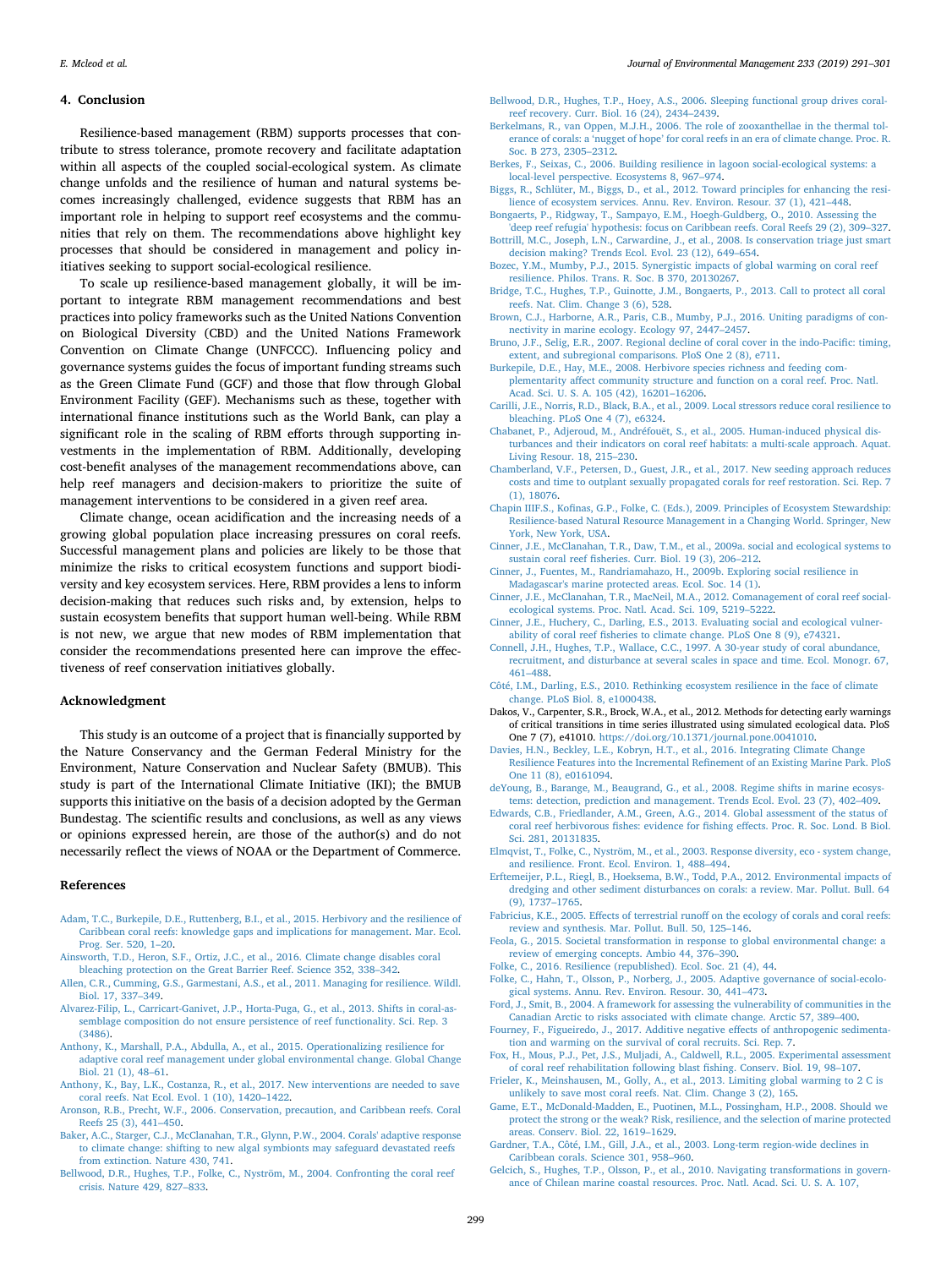[16794–16799.](http://refhub.elsevier.com/S0301-4797(18)31299-4/sref50)

- [Graham, N.A.J., McClanahan, T.R., MacNeil, M.A., et al., 2008. Climate warming, marine](http://refhub.elsevier.com/S0301-4797(18)31299-4/sref51) [protected areas and the ocean-scale integrity of coral reef ecosystems. PloS One 3,](http://refhub.elsevier.com/S0301-4797(18)31299-4/sref51) [e3039](http://refhub.elsevier.com/S0301-4797(18)31299-4/sref51).
- <span id="page-9-15"></span>[Graham, N.A.J., Nash, K.L., Kool, J.T., 2011. Coral reef recovery dynamics in a changing](http://refhub.elsevier.com/S0301-4797(18)31299-4/sref52) [world. Coral Reefs 30, 283–294](http://refhub.elsevier.com/S0301-4797(18)31299-4/sref52).
- <span id="page-9-4"></span>[Graham, N.A.J., Bellwood, D.R., Cinner, J.E., et al., 2013. Managing resilience to reverse](http://refhub.elsevier.com/S0301-4797(18)31299-4/sref53) [phase shifts in coral reefs. Front. Ecol. Environ. 11, 541–548.](http://refhub.elsevier.com/S0301-4797(18)31299-4/sref53)
- <span id="page-9-19"></span>[Graham, N.A.J., Jennings, S., MacNeil, M.A., et al., 2015. Predicting climate-driven re](http://refhub.elsevier.com/S0301-4797(18)31299-4/sref54)[gime shifts versus rebound potential in coral reefs. Nature 518, 94–97.](http://refhub.elsevier.com/S0301-4797(18)31299-4/sref54)
- <span id="page-9-14"></span>[Green, A.L., Bellwood, D.R. \(Eds.\), 2009. Monitoring Functional Groups of Herbivorous](http://refhub.elsevier.com/S0301-4797(18)31299-4/sref55) [Reef Fishes as Indicators of Coral Reef Resilience: a Practical Guide for Coral Reef](http://refhub.elsevier.com/S0301-4797(18)31299-4/sref55) [Managers in the Asia Pacific Region \(No. 7\). IUCN.](http://refhub.elsevier.com/S0301-4797(18)31299-4/sref55)
- [Green, A.L., Fernandes, L., Almany, G., et al., 2014. Designing marine reserves for fish](http://refhub.elsevier.com/S0301-4797(18)31299-4/sref56)[eries management, biodiversity conservation, and climate change adaptation. Coast.](http://refhub.elsevier.com/S0301-4797(18)31299-4/sref56) [Manag. 42, 143–159](http://refhub.elsevier.com/S0301-4797(18)31299-4/sref56).
- [Gregory, R., Failing, L., Harstone, M., et al., 2012. Structured Decision Making: a Practical](http://refhub.elsevier.com/S0301-4797(18)31299-4/sref57) [Guide to Environmental Management Choices. John Wiley & Sons. Wiley-Blackwell,](http://refhub.elsevier.com/S0301-4797(18)31299-4/sref57) [West Sussex, UK](http://refhub.elsevier.com/S0301-4797(18)31299-4/sref57).
- [Harris, P.T., Bridge, T.C., Beaman, R.J., et al., 2013. Submerged banks in the Great Barrier](http://refhub.elsevier.com/S0301-4797(18)31299-4/sref59) [Reef, Australia, greatly increase available coral reef habitat. ICES J. Mar. Sci. 70 \(2\),](http://refhub.elsevier.com/S0301-4797(18)31299-4/sref59) [284–293](http://refhub.elsevier.com/S0301-4797(18)31299-4/sref59).
- [Heenan, A., Williams, I.D., 2013. Monitoring herbivorous fishes as indicators of coral reef](http://refhub.elsevier.com/S0301-4797(18)31299-4/sref60) [resilience in American Samoa. PloS One 8 \(11\), e79604.](http://refhub.elsevier.com/S0301-4797(18)31299-4/sref60)
- <span id="page-9-27"></span>[Hicks, C.C., Crowder, L.B., Graham, N.A.J., et al., 2016. Social drivers forewarn of marine](http://refhub.elsevier.com/S0301-4797(18)31299-4/sref61) [regime shifts. Front. Ecol. Environ. 14 \(5\), 252–260](http://refhub.elsevier.com/S0301-4797(18)31299-4/sref61).
- <span id="page-9-32"></span>[Hock, K., Wolff, N.H., Ortiz, J.C., et al., 2017. Connectivity and systemic resilience of the](http://refhub.elsevier.com/S0301-4797(18)31299-4/sref62) [Great barrier reef. PLoS Biol. 15 \(11\), e2003355.](http://refhub.elsevier.com/S0301-4797(18)31299-4/sref62)
- [Hoegh-Guldberg, O., Mumby, P.J., Hooten, A.J., et al., 2007. Coral reefs under rapid](http://refhub.elsevier.com/S0301-4797(18)31299-4/sref63) [climate change and ocean acidification. Science 318, 1737–1742](http://refhub.elsevier.com/S0301-4797(18)31299-4/sref63).
- <span id="page-9-49"></span>[Hoegh-Guldberg, O., Highes, L., McIntyre, S., et al., 2008. Assisted colonization and rapid](http://refhub.elsevier.com/S0301-4797(18)31299-4/sref64) [climate change. Science 18 \(5887\), 345–346 321](http://refhub.elsevier.com/S0301-4797(18)31299-4/sref64).
- <span id="page-9-1"></span>[Holling, C.S., 1973. Resilience and stability of ecological systems. Annu. Rev. Ecol.](http://refhub.elsevier.com/S0301-4797(18)31299-4/sref65) [Systemat. 4, 1–23](http://refhub.elsevier.com/S0301-4797(18)31299-4/sref65).
- <span id="page-9-2"></span>[Hughes, T.P., Bellwood, D.R., Folke, C., et al., 2005. New paradigms for supporting re](http://refhub.elsevier.com/S0301-4797(18)31299-4/sref66)[silience of marine ecosystems. Trends Ecol. Evol. 2200, 380–386](http://refhub.elsevier.com/S0301-4797(18)31299-4/sref66).
- <span id="page-9-24"></span>[Hughes, T.P., Barnes, M.L., Bellwood, D.R., et al., 2017. Coral reefs in the anthropocene.](http://refhub.elsevier.com/S0301-4797(18)31299-4/sref68) [Nature 546, 82–90](http://refhub.elsevier.com/S0301-4797(18)31299-4/sref68).
- [Hughes, T.P., Anderson, K.D., Connolly, S.R., et al., 2018. Spatial and temporal patterns](http://refhub.elsevier.com/S0301-4797(18)31299-4/sref69) [of mass bleaching of corals in the Anthropocene. Science 359 \(6371\), 80–83.](http://refhub.elsevier.com/S0301-4797(18)31299-4/sref69)
- [Humanes, A., Ricardo, G.F., Willis, B.L., et al., 2017. Cumulative effects of suspended](http://refhub.elsevier.com/S0301-4797(18)31299-4/sref70) [sediments, organic nutrients and temperature stress on early life history stages of the](http://refhub.elsevier.com/S0301-4797(18)31299-4/sref70) coral *[Acropora tenuis](http://refhub.elsevier.com/S0301-4797(18)31299-4/sref70)*. Sci. Rep. 7.
- <span id="page-9-53"></span>[IPCC, 2014. Annex II: glossary. In: Mach, K.J., Planton, S., von Stechow, C. \(Eds.\), Climate](http://refhub.elsevier.com/S0301-4797(18)31299-4/sref71) [Change 2014: Synthesis Report. Contribution of Working Groups I, II and III to the](http://refhub.elsevier.com/S0301-4797(18)31299-4/sref71) [Fifth Assessment Report of the Intergovernmental Panel on Climate Change \[Core](http://refhub.elsevier.com/S0301-4797(18)31299-4/sref71) [Writing Team, R.K. Pachauri and L.A. Meyer \(eds.\)\]. IPCC, Geneva, Switzerland, pp.](http://refhub.elsevier.com/S0301-4797(18)31299-4/sref71) [117–130](http://refhub.elsevier.com/S0301-4797(18)31299-4/sref71).
- <span id="page-9-21"></span>[Jompa, J., McCook, L.J., 2002. The effects of nutrients and herbivory on competition](http://refhub.elsevier.com/S0301-4797(18)31299-4/sref72) [between a hard coral \(](http://refhub.elsevier.com/S0301-4797(18)31299-4/sref72)*Porites cylindrica*) and a brown alga (*Lobophora variegata*). [Limnol. Oceanogr. 47 \(2\), 527–534](http://refhub.elsevier.com/S0301-4797(18)31299-4/sref72).
- <span id="page-9-31"></span>[Jones, G.P., Almany, G.R., Russ, G.R., et al., 2009. Larval retention and connectivity](http://refhub.elsevier.com/S0301-4797(18)31299-4/sref73) [among populations of corals and reef fishes: history, advances and challenges. Coral](http://refhub.elsevier.com/S0301-4797(18)31299-4/sref73) [Reefs 28 \(2\), 307–325.](http://refhub.elsevier.com/S0301-4797(18)31299-4/sref73)
- <span id="page-9-3"></span>[Keck, M., Sakdapolrak, P., 2013. What is Social Resilience? Lessons Learned and Ways](http://refhub.elsevier.com/S0301-4797(18)31299-4/sref74) [Forward. Erdkunde, pp. 5–19](http://refhub.elsevier.com/S0301-4797(18)31299-4/sref74).
- <span id="page-9-44"></span>[Keeney, R.L., Raiffa, H., 1993. Decisions with Multiple Objectives–preferences and Value](http://refhub.elsevier.com/S0301-4797(18)31299-4/sref75) [Tradeoffs. Cambridge University Press 569 pp.](http://refhub.elsevier.com/S0301-4797(18)31299-4/sref75)
- <span id="page-9-41"></span>[Keith, D.A., Martin, T.G., McDonald-Madden, E., Walters, C., 2011. Uncertainty and](http://refhub.elsevier.com/S0301-4797(18)31299-4/sref76) [Adaptive Management for Biodiversity Conservation. Biol. Cons. 144 \(4\), 1175–1178.](http://refhub.elsevier.com/S0301-4797(18)31299-4/sref76)
- <span id="page-9-52"></span>[Laikre, L., Schwartz, M.K., Waples, R.S., Ryman, N., et al., 2010. Compromising genetic](http://refhub.elsevier.com/S0301-4797(18)31299-4/sref77) [diversity in the wild: unmonitored large-scale release of plants and animals. Trends](http://refhub.elsevier.com/S0301-4797(18)31299-4/sref77) [Ecol. Evol. 25 \(9\), 520–529](http://refhub.elsevier.com/S0301-4797(18)31299-4/sref77).
- <span id="page-9-50"></span>[Lough, J.M., Anderson, K.D., Hughes, T.P., 2018. Increasing thermal stress for tropical](http://refhub.elsevier.com/S0301-4797(18)31299-4/sref78) [coral reefs: 1871–2017. Sci. Rep. 8 \(1\), 6079](http://refhub.elsevier.com/S0301-4797(18)31299-4/sref78).
- <span id="page-9-39"></span>[MacNeil, M.A., 2015. Recovery potential of the world's coral reef fishes. Nature 520,](http://refhub.elsevier.com/S0301-4797(18)31299-4/sref79) [341–344](http://refhub.elsevier.com/S0301-4797(18)31299-4/sref79).
- <span id="page-9-42"></span>[Maina, J.M., Jones, K.R., Hicks, C.C., et al., 2015. Designing climate-resilient marine](http://refhub.elsevier.com/S0301-4797(18)31299-4/sref80) [protected area networks by combining remotely sensed coral reef habitat with coastal](http://refhub.elsevier.com/S0301-4797(18)31299-4/sref80) [multi-use maps. Rem. Sens. 7, 16571–16587](http://refhub.elsevier.com/S0301-4797(18)31299-4/sref80).
- <span id="page-9-54"></span>[Marshall, N.A., Fenton, D.M., Marshall, P.A., Sutton, S.G., 2007. How resource de](http://refhub.elsevier.com/S0301-4797(18)31299-4/sref81)[pendency can influence social resilience within a primary resource industry. Rural](http://refhub.elsevier.com/S0301-4797(18)31299-4/sref81) [Sociol. 72, 359–390](http://refhub.elsevier.com/S0301-4797(18)31299-4/sref81).
- <span id="page-9-55"></span>[Marshall, N.A., Marshall, P.A., Tamelander, J., 2010. A Framework for Social Adaptation](http://refhub.elsevier.com/S0301-4797(18)31299-4/sref82) [to Climate Change: Sustaining Tropical Coastal Communities and Industries. IUCN,](http://refhub.elsevier.com/S0301-4797(18)31299-4/sref82) [Gland Switzerland, pp. 36.](http://refhub.elsevier.com/S0301-4797(18)31299-4/sref82)
- <span id="page-9-43"></span>[Maynard, J.A., McKagan, S., Raymundo, L., et al., 2015. Assessing relative resilience](http://refhub.elsevier.com/S0301-4797(18)31299-4/sref83) [potential of coral reefs to inform management. Biol. Conserv. 192, 109–119](http://refhub.elsevier.com/S0301-4797(18)31299-4/sref83).
- <span id="page-9-34"></span>[McClanahan, T.R., Cinner, J., 2011. Adapting to a Changing Environment: Confronting](http://refhub.elsevier.com/S0301-4797(18)31299-4/sref85) [the Consequences of Climate Change. Oxford University Press 208 pp.](http://refhub.elsevier.com/S0301-4797(18)31299-4/sref85)
- <span id="page-9-13"></span>[McClanahan, T., Polunin, N., Done, T., 2002. Ecological states and the resilience of coral](http://refhub.elsevier.com/S0301-4797(18)31299-4/sref86) [reefs. Conserv. Ecol. 6 \(2\), 18](http://refhub.elsevier.com/S0301-4797(18)31299-4/sref86).
- <span id="page-9-36"></span>[McClanahan, T.R., Ateweberhan, M., Muhando, C.A., et al., 2007. Effects of climate and](http://refhub.elsevier.com/S0301-4797(18)31299-4/sref87) [seawater temperature variation on coral bleaching and mortality. Ecol. Monogr. 77,](http://refhub.elsevier.com/S0301-4797(18)31299-4/sref87) [503–525](http://refhub.elsevier.com/S0301-4797(18)31299-4/sref87).

<span id="page-9-10"></span>[McClanahan, T.R., Cinner, J.E., Maina, J., et al., 2008. Conservation action in a changing](http://refhub.elsevier.com/S0301-4797(18)31299-4/sref88)

[climate. Conserv. Lett. 1 \(2\), 53–59](http://refhub.elsevier.com/S0301-4797(18)31299-4/sref88).

- <span id="page-9-48"></span>[McClanahan, T.R., Graham, N.A., MacNeil, M.A., et al., 2011. Critical thresholds and](http://refhub.elsevier.com/S0301-4797(18)31299-4/sref89) [tangible targets for ecosystem-based management of coral reef fisheries. Proc. Natl.](http://refhub.elsevier.com/S0301-4797(18)31299-4/sref89) [Acad. Sci. U. S. A. 108 \(41\), 17230–17233](http://refhub.elsevier.com/S0301-4797(18)31299-4/sref89).
- <span id="page-9-11"></span>[McClanahan, T.R., Donner, S.D., Maynard, J.A., et al., 2012. Prioritizing key resilience](http://refhub.elsevier.com/S0301-4797(18)31299-4/sref90) [indicators to support coral reef management in a changing climate. PloS One 7,](http://refhub.elsevier.com/S0301-4797(18)31299-4/sref90) [e42884.](http://refhub.elsevier.com/S0301-4797(18)31299-4/sref90)
- <span id="page-9-18"></span>[McClanahan, T.R., Ateweberhan, M., Darling, E.S., et al., 2014. Biogeography and change](http://refhub.elsevier.com/S0301-4797(18)31299-4/sref91) [among regional coral communities across the Western Indian Ocean. PloS One 9,](http://refhub.elsevier.com/S0301-4797(18)31299-4/sref91) [e93385.](http://refhub.elsevier.com/S0301-4797(18)31299-4/sref91)
- <span id="page-9-40"></span>[McCook, L.J., Ayling, T., Cappo, M., et al., 2010. Adaptive management of the Great](http://refhub.elsevier.com/S0301-4797(18)31299-4/sref92) [Barrier Reef: a globally significant demonstration of the benefits of networks of](http://refhub.elsevier.com/S0301-4797(18)31299-4/sref92) [marine reserves. Proc. Natl. Acad. Sci. U. S. A. 107 \(43\), 18278–18285](http://refhub.elsevier.com/S0301-4797(18)31299-4/sref92).
- <span id="page-9-7"></span>[McLeod, K.L., Leslie, H.M. \(Eds.\), 2009. Ecosystem-based Management for the Oceans.](http://refhub.elsevier.com/S0301-4797(18)31299-4/sref93) [Island Press, Washington, DC.](http://refhub.elsevier.com/S0301-4797(18)31299-4/sref93)
- <span id="page-9-6"></span>[McLeod, K.L., Lubchenco, J., Palumbi, S.R., Rosenberg, A.A., 2005. Scientific Consensus](http://refhub.elsevier.com/S0301-4797(18)31299-4/sref94) [Statement on Marine Ecosystem-based Management. Communication Partnership for](http://refhub.elsevier.com/S0301-4797(18)31299-4/sref94) [Science and the Sea](http://refhub.elsevier.com/S0301-4797(18)31299-4/sref94).
- <span id="page-9-33"></span>[Mcleod, E., Salm, R., Green, A., Almany, J., 2009. Designing marine protected area net](http://refhub.elsevier.com/S0301-4797(18)31299-4/sref95)[works to address the impacts of climate change. Front. Ecol. Environ. 7 \(7\), 362–370.](http://refhub.elsevier.com/S0301-4797(18)31299-4/sref95)
- <span id="page-9-38"></span>[Mcleod, E., Moffitt, R., Timmermann, A., et al., 2010. Vulnerability of coral reefs to](http://refhub.elsevier.com/S0301-4797(18)31299-4/sref96) [warming seas and human activities in the Coral Triangle: implications for marine](http://refhub.elsevier.com/S0301-4797(18)31299-4/sref96)
- [protected area network design and management. Coast. Manag. 38 \(5\), 518–539.](http://refhub.elsevier.com/S0301-4797(18)31299-4/sref96) [Mcleod, E., Green, A., Game, E., et al., 2012. Integrating climate and ocean change vul](http://refhub.elsevier.com/S0301-4797(18)31299-4/sref97)[nerability into conservation planning. Coast. Manag. 40, 651–672](http://refhub.elsevier.com/S0301-4797(18)31299-4/sref97).
- <span id="page-9-56"></span>[Mcleod, E., Szuster, B., Hinkel, J., et al., 2016. Conservation organizations need to con](http://refhub.elsevier.com/S0301-4797(18)31299-4/sref98)[sider adaptive capacity: why local input matters. Conserv. Lett. 9 \(5\), 351–360.](http://refhub.elsevier.com/S0301-4797(18)31299-4/sref98)
- <span id="page-9-20"></span>[McManus, J.W., Reyes Jr., R.B., Nanola Jr., C.L., 1997. Effects of some destructive fishing](http://refhub.elsevier.com/S0301-4797(18)31299-4/sref99) [methods on coral cover and potential rates of recovery. Environ. Manag. 21, 69–78.](http://refhub.elsevier.com/S0301-4797(18)31299-4/sref99) [Mellin, C., MacNeil, A., Cheal, A.J., et al., 2016. Marine protected areas increase resi-](http://refhub.elsevier.com/S0301-4797(18)31299-4/sref100)

<span id="page-9-22"></span>[lience among coral reef communities. Ecol. Lett. 19 \(6\), 629–637.](http://refhub.elsevier.com/S0301-4797(18)31299-4/sref100)

- <span id="page-9-16"></span>[Micheli, F., Saenz-Arroyo, A., Greenley, A., et al., 2012. Evidence that marine reserves](http://refhub.elsevier.com/S0301-4797(18)31299-4/sref101) [enhance resilience to climatic impacts. PloS One 7, e40832.](http://refhub.elsevier.com/S0301-4797(18)31299-4/sref101)
- [Moran, E.V., Alexander, J.M., 2014. Evolutionary responses to global change: lessons](http://refhub.elsevier.com/S0301-4797(18)31299-4/sref103) [from invasive species. Ecol. Lett. 17 \(5\), 637–649](http://refhub.elsevier.com/S0301-4797(18)31299-4/sref103).
- <span id="page-9-9"></span>[Morecroft, M.D., Crick, H.Q., Duffield, S.J., Macgregor, N.A., 2012. Resilience to climate](http://refhub.elsevier.com/S0301-4797(18)31299-4/sref104) [change: translating principles into practice. J. Appl. Ecol. 49 \(3\), 547–551.](http://refhub.elsevier.com/S0301-4797(18)31299-4/sref104)
- <span id="page-9-30"></span>[Mori, A.S., Furukawa, T., Sasaki, T., 2013. Response diversity determines the resilience of](http://refhub.elsevier.com/S0301-4797(18)31299-4/sref105) [ecosystems to environmental change. Biol. Rev. 88 \(2\), 349–364.](http://refhub.elsevier.com/S0301-4797(18)31299-4/sref105)
- <span id="page-9-35"></span>[Morrison, T.H., 2017. Evolving polycentric governance of the great barrier reef. Proc.](http://refhub.elsevier.com/S0301-4797(18)31299-4/sref106) [Natl. Acad. Sci. 201620830.](http://refhub.elsevier.com/S0301-4797(18)31299-4/sref106)
- <span id="page-9-12"></span>[Mumby, P.J., Harborne, A.R., 2010. Marine reserves enhance the recovery of corals on](http://refhub.elsevier.com/S0301-4797(18)31299-4/sref107)
- <span id="page-9-25"></span>[Caribbean reefs. PloS One 5, e8657.](http://refhub.elsevier.com/S0301-4797(18)31299-4/sref107) [Mumby, P.J., Hastings, A., 2008. The impact of ecosystem connectivity on coral reef](http://refhub.elsevier.com/S0301-4797(18)31299-4/sref108) [resilience. J. Appl. Ecol. 45 \(3\), 854–862.](http://refhub.elsevier.com/S0301-4797(18)31299-4/sref108)
- <span id="page-9-23"></span>[Mumby, P.J., Harborne, A.R., Williams, J., et al., 2007. Trophic cascade facilitates coral](http://refhub.elsevier.com/S0301-4797(18)31299-4/sref109) [recruitment in a marine reserve. Proc. Natl. Acad. Sci. U. S. A 104, 8362–8367](http://refhub.elsevier.com/S0301-4797(18)31299-4/sref109).
- <span id="page-9-47"></span>[Mumby, P.J., Steneck, R.S., Hastings, A., 2013. Evidence for and against the existence of](http://refhub.elsevier.com/S0301-4797(18)31299-4/sref110) [alternate attractors on coral reefs. Oikos 122, 481–491](http://refhub.elsevier.com/S0301-4797(18)31299-4/sref110).
- <span id="page-9-5"></span>[Mumby, P.J., Chollett, I., Wolff, N.W., Bozec, Y.M., 2014a. Ecological resilience, ro](http://refhub.elsevier.com/S0301-4797(18)31299-4/sref111)[bustness, and vulnerability: how do these concepts benefit ecosystem management?](http://refhub.elsevier.com/S0301-4797(18)31299-4/sref111) [Curr. Opin. Environ. Sustain. 7, 22–27](http://refhub.elsevier.com/S0301-4797(18)31299-4/sref111).
- [Mumby, P.J., Wolff, N.H., Bozec, Y.M., et al., 2014b. Operationalizing the resilience of](http://refhub.elsevier.com/S0301-4797(18)31299-4/sref112) [coral reefs in an era of climate change. Conserv. Lett. 7, 176–187.](http://refhub.elsevier.com/S0301-4797(18)31299-4/sref112)

<span id="page-9-51"></span>[Nagaraju, S.K., Gudasalamani, R., Barve, N., et al., 2013. Do ecological niche model](http://refhub.elsevier.com/S0301-4797(18)31299-4/sref113) [predictions reflect the adaptive landscape of species?: a test using Myristica mala](http://refhub.elsevier.com/S0301-4797(18)31299-4/sref113)[barica Lam., an endemic tree in the Western Ghats, India. PloS One 8 \(11\), e82066.](http://refhub.elsevier.com/S0301-4797(18)31299-4/sref113)

- <span id="page-9-0"></span>NOAA, 2018. Coral Bleaching during & since the 2014-2017 Global Coral Bleaching Event Status and an Appeal for Observations. NOAA Coral Reef Watch. [https://](https://coralreefwatch.noaa.gov/satellite/analyses_guidance/global_coral_bleaching_2014-17_status.php) [coralreefwatch.noaa.gov/satellite/analyses\\_guidance/global\\_coral\\_bleaching\\_2014-](https://coralreefwatch.noaa.gov/satellite/analyses_guidance/global_coral_bleaching_2014-17_status.php) [17\\_status.php,](https://coralreefwatch.noaa.gov/satellite/analyses_guidance/global_coral_bleaching_2014-17_status.php) Accessed date: 10 April 2018.
- <span id="page-9-46"></span>[Norström, A.V., Nyström, M., Jouffary, J.-B., et al., 2016. Guiding coral reef futures in the](http://refhub.elsevier.com/S0301-4797(18)31299-4/sref115) [Anthropocene. Front. Ecol. Environ. 14, 490–498](http://refhub.elsevier.com/S0301-4797(18)31299-4/sref115).
- [Nyong, A., Adesina, F., Elasha, B.O., 2007. The value of indigenous knowledge in climate](http://refhub.elsevier.com/S0301-4797(18)31299-4/sref116) [change mitigation and adaptation strategies in the African Sahel. Mitig. Adapt.](http://refhub.elsevier.com/S0301-4797(18)31299-4/sref116) [Strateg. Global Change 12 \(5\), 787–797](http://refhub.elsevier.com/S0301-4797(18)31299-4/sref116).
- <span id="page-9-8"></span>[Nyström, M., Graham, N.A.J., Lokrantz, J., V Norström, A., 2008. Capturing the corner](http://refhub.elsevier.com/S0301-4797(18)31299-4/sref118)[stones of coral reef resilience: linking theory to practice. Coral Reefs 27, 795–809](http://refhub.elsevier.com/S0301-4797(18)31299-4/sref118).

<span id="page-9-58"></span>[Nyström, M., Norström, A.V., Blenckner, T., et al., 2012. Confronting feedbacks of de](http://refhub.elsevier.com/S0301-4797(18)31299-4/sref119)[graded marine ecosystems. Ecosystems 15, 695–710.](http://refhub.elsevier.com/S0301-4797(18)31299-4/sref119)

- <span id="page-9-37"></span>[Oliver, T.A., Palumbi, S.R., 2011. Do fluctuating temperature environments elevate coral](http://refhub.elsevier.com/S0301-4797(18)31299-4/sref120) [thermal tolerance? Coral Reefs 30 \(2\), 429–440.](http://refhub.elsevier.com/S0301-4797(18)31299-4/sref120)
- <span id="page-9-29"></span>[Olsson, P., Folke, C., Berkes, F., 2004. Adaptive comanagement for building resilience in](http://refhub.elsevier.com/S0301-4797(18)31299-4/sref121) [social-ecological systems. Environ. Manag. 34, 75–90](http://refhub.elsevier.com/S0301-4797(18)31299-4/sref121).
- <span id="page-9-26"></span>[Ostrom, E., 1990. Governing the Commons: the Evolution of Institutions for Collective](http://refhub.elsevier.com/S0301-4797(18)31299-4/sref122) [Action. Cambridge University Press, New York](http://refhub.elsevier.com/S0301-4797(18)31299-4/sref122).
- <span id="page-9-57"></span>[Ostrom, E., 2005. Understanding Institutional Diversity. Princeton Univ. Press,](http://refhub.elsevier.com/S0301-4797(18)31299-4/sref123) [Princeton, NJ](http://refhub.elsevier.com/S0301-4797(18)31299-4/sref123).
- <span id="page-9-28"></span>[Palumbi, S.R., Barshis, D.J., Traylor-Knowles, N., Bay, R.A., 2014. Mechanisms of reef](http://refhub.elsevier.com/S0301-4797(18)31299-4/sref124) [coral resistance to future climate change. Science 344 \(6186\), 895–898](http://refhub.elsevier.com/S0301-4797(18)31299-4/sref124).
- [Perry, C.T., Murphy, G.N., Graham, N.A.J., et al., 2015. Remote coral reefs can sustain](http://refhub.elsevier.com/S0301-4797(18)31299-4/sref125) [high growth potential and may match future sea-level trends. Sci. Rep. 5, 18289.](http://refhub.elsevier.com/S0301-4797(18)31299-4/sref125)

<span id="page-9-17"></span>[Porfirio, L.L., Harris, R.M.B., Lefroy, E.C., 2014. Improving the use of species distribution](http://refhub.elsevier.com/S0301-4797(18)31299-4/sref126) [models in conservation planning and management under climate change. PloS One 9](http://refhub.elsevier.com/S0301-4797(18)31299-4/sref126) [\(11\), e113749](http://refhub.elsevier.com/S0301-4797(18)31299-4/sref126).

<span id="page-9-45"></span>[Pressey, R.L., Cabeza, M., Watts, M., et al., 2007. Conservation planning in a changing](http://refhub.elsevier.com/S0301-4797(18)31299-4/sref127)